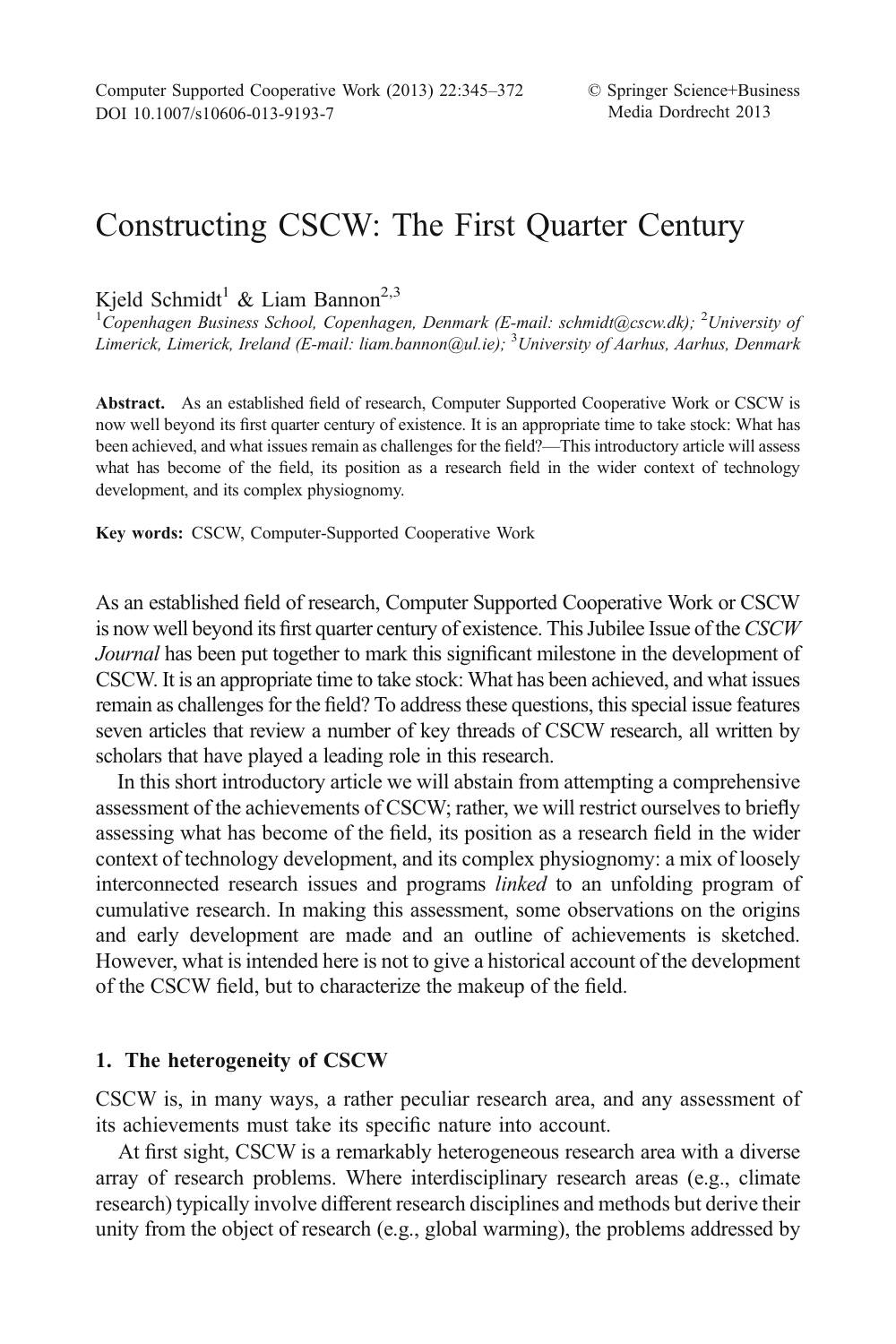CSCW research are quite diverse, for the simple reason that they arise in and from the development and application of a wide range of different computing technologies. CSCW research does not address a specific family of technologies, whether existing or in the making; thus, whatever unity it has is not derived from specific technologies. We will attempt to explicate its unity below. Firstly, however, we will briefly examine the source of the field's heterogeneity. The origins of CSCW are an obvious place to begin.

The first event organized under the acronym 'CSCW', a workshop with invited participants, organized by Irene Greif and Paul Cashman, was held in 1984, and two years after that, in 1986, the first conference under the CSCW label convened in Austin, Texas (Krasner and Greif [1986](#page-22-0)), while the first European CSCW conference was held in London in 1989 (Wilson et al. [1989](#page-27-0); Bowers and Benford [1991](#page-17-0)). And finally, the CSCW Journal began to appear in 1992. However, the research efforts that became, in a sense, institutionalized, i.e., acquired organizational form through these initiatives (and by subsequent conference organizations, editorial boards, funding programs, and teaching curricula), were formed in a protracted and distributed process, as researchers in seemingly unrelated research areas, concerned with an array of different collaborative computing technologies, realized that they were facing intransigent problems that somehow might be related to problems faced by researchers in other areas and then, often hesitantly, joined forces to investigate the potentials and problems of these technologies and to engage in their further development (Schmidt [2012](#page-25-0)).

In fact, collaborative computing technologies antedate CSCW as an organized field by several decades (Schmidt [2011](#page-25-0), Ch. 11). What we today generally conceive of as computing technology (i.e., online, real-time transaction processing, in short 'interactive computing') was developed in the 1950s to facilitate cooperative work on a large scale, e.g., in air defense or airline reservation, by providing dispersed workers with access to a shared digital representation and thus with the ability to interact by inducing changes to the state of that representation (O'Neill [1992](#page-24-0)). Based on these technologies, researchers such as Murray Turoff [\(1972,](#page-27-0) [1973\)](#page-27-0) built experimental 'computer conferencing' systems in the early 1970s that in fundamental respects, as technological paradigms, anticipated 'chat' and 'blogs' and other forms of 'social media' technologies. Similarly, early incarnations of electronic mail, and by implication distributed computing, were developed as early as 1965 by computer technicians for their own use while working on the development of time-sharing operating systems and were ported to network computing as soon as the first connections between host computers on the ARPANET became operational (Hardy [1996](#page-21-0); Abbate [1999\)](#page-16-0).

These practical but potent technical developments soon gave rise to studies of their use and possible impact, in the US typically under the label 'computer-mediated communication' (e.g., Kerr and Hiltz [1982;](#page-22-0) Kiesler et al. [1984\)](#page-22-0), and in Europe mostly under the name 'teleinformatics' (e.g., Speth [1988](#page-26-0)). However, this line of research was a mere trickle compared to the vigorous and quite different stream of research that was conducted under the label of 'office information systems', at the time often simply called 'office automation' (e.g., Hammer and Sirbu [1980\)](#page-20-0). A key issue in this research was the development of appropriate computational notations for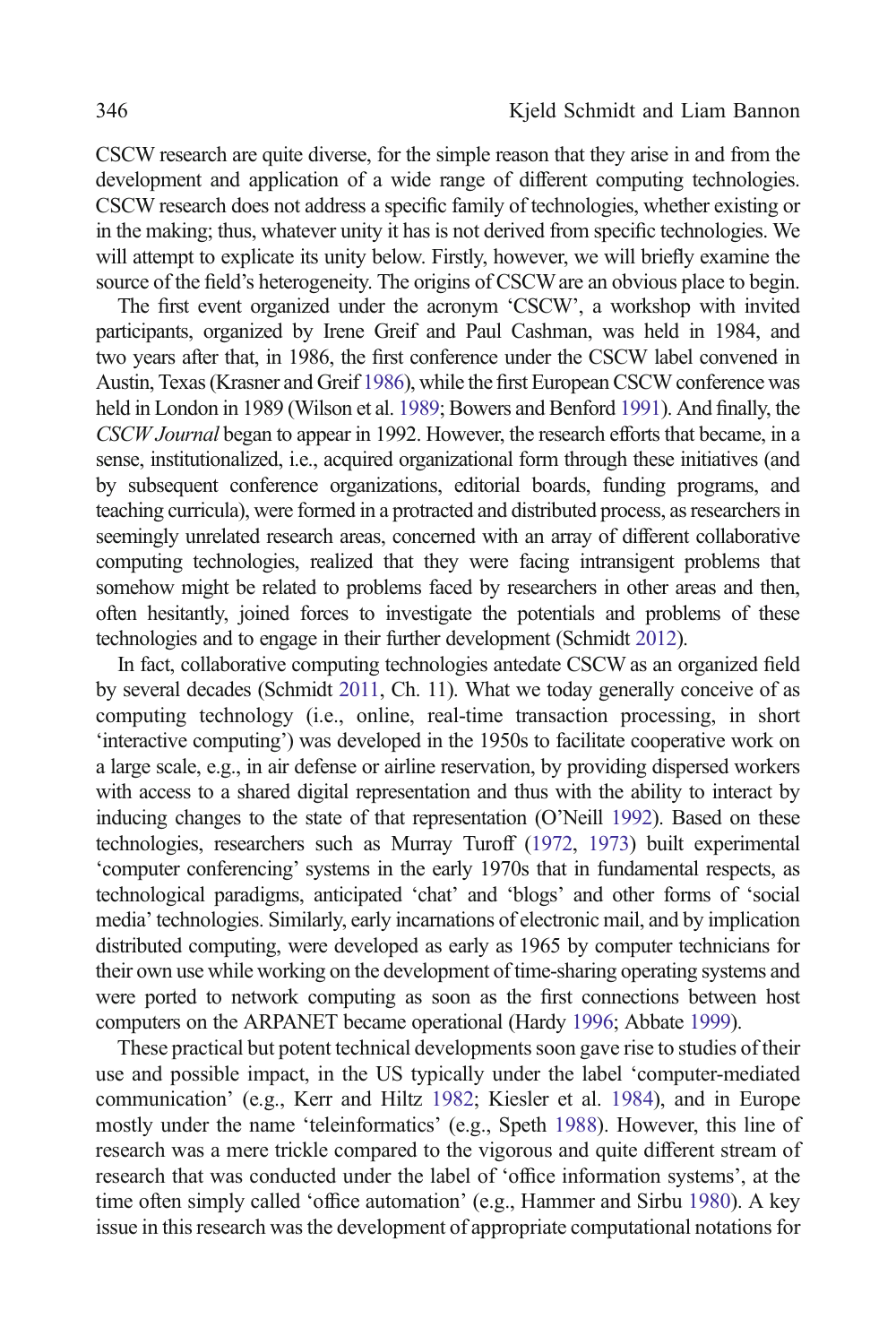modelling and executing organizational procedures (Ellis [1979](#page-19-0); Ellis and Nutt [1980](#page-19-0); Kreifelts [1984;](#page-23-0) Sluizer and Cashman [1984](#page-26-0)), a line of research that over a short period of time morphed into research we would now consider classic CSCW (e.g., Malone [1983;](#page-23-0) Suchman [1983](#page-26-0); Gasser [1986;](#page-20-0) Gerson and Star [1986](#page-20-0); Greif and Sarin [1987](#page-20-0); Malone et al. [1987](#page-23-0); Stefik et al. [1987;](#page-26-0) Flores et al. [1988;](#page-20-0) Holt [1988](#page-21-0)). In a sense, then, CSCW's founding events of 1984, 1986, and 1989 were not the beginning of an entirely new research field, defined by a well-defined and focused research program. The steps through which CSCW became institutionalized were rather practical steps in a process of interlinking a range of research activities and communities that participants began to see as converging or in some other sense related.

CSCWemerged more as a bazaar than as a cathedral. In important ways, this remains the case. The technological matrix in which CSCW is embedded—the array of computing technologies that are or could be mobilized for the support of cooperative work—is in continual flux. The World Wide Web, initially launched in December 1989 to facilitate large-scale cooperative work in scientific research at CERN (Berners-Lee [1990](#page-17-0); Gillies and Cailliau [2000](#page-20-0)), underwent explosive development over the following decade to become a cross-platform facility for communication and interaction for billions of people and now provides a global infrastructure for collaboration technologies (e.g., Bentley et al. [1997](#page-17-0)). Building on this infrastructure, a range of technologies have emerged, ranging from 'collaborative working environments' for organizational settings (e.g., Prinz [2006\)](#page-24-0) to advanced forms of 'computer conferencing' such as 'social media' and free-form hypermedia technologies such as 'wikis' (e.g., Grasso and Convertino [2012\)](#page-20-0). At the same time, the technological matrix of CSCW is rapidly evolving to also facilitate mobile communication and interaction as well as location-based and other forms of 'context-aware' computing (e.g., Schmidt et al. [2004](#page-25-0)). This process is ongoing and open-ended. New computing technologies with collaborative potentials or implications are continually coming to the fore, such as 'augmented' and 'mixed-reality' interfaces (e.g., Billinghurst and Kato [2002;](#page-17-0) Wagner [2012](#page-27-0)), 'the internet of things' (e.g., Atzori et al. [2010](#page-16-0)), and so on.

In other words, there is a sense in which CSCW is continually being formed. New technologies with collaborative potentials are emerging, developed for various purposes, and researchers engaged in their development or application may join the CSCW movement as they realize that their problems are related to problems already studied within CSCWor that they might benefit from building on what has been learned in CSCW, while researchers already engaged in CSCW research may explore the potentials of these new technologies.

In sum, CSCW did not emerge as a specialization of an established discipline or as a joint venture of such disciplines and was not formed with a defined and generally agreed-to research program. It emerged and continually emerges as researchers engaged with the development of different technologies or working with different application domains realize that they in their own work are faced with related problems and then seek to explore and articulate these problems. The fact that CSCW emerged as a loose association of different research efforts goes a long way to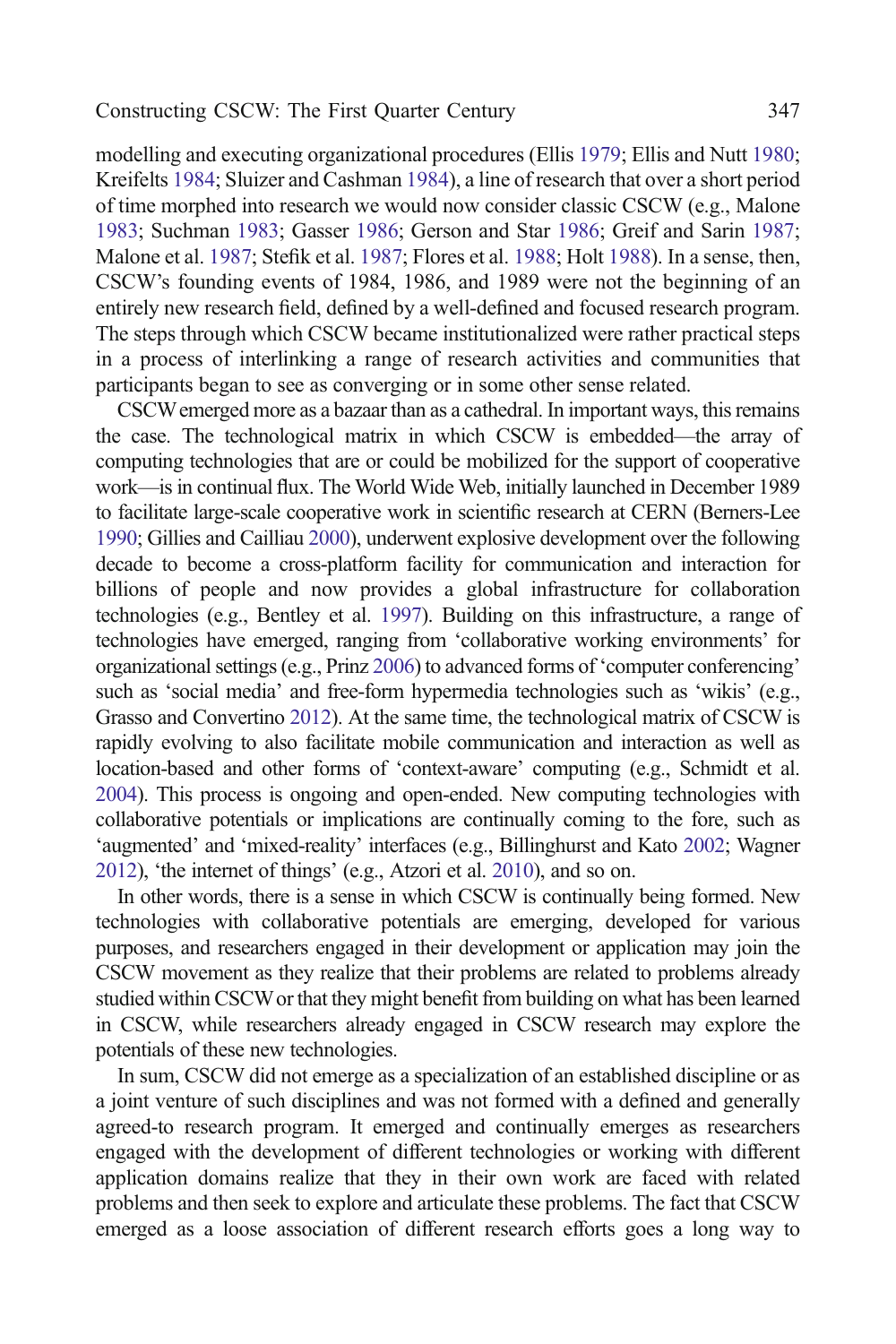explaining why CSCW for more than two decades has been the scene of seemingly endless discussions about its scope and focus. Moreover, the fact that the technological matrix within which CSCW research is enmeshed is continually changing, often in dramatic ways, again and again upsets whatever is understood as bona fide CSCW research and thus, repeatedly, throws the field into flux. Finally, the fact that CSCW is an *interdisciplinary* field of research and thus exposed to the centrifugal forces of the disciplinary demands of academic institutions and funding establishments has only aggravated its heterogeneous nature. Given these circumstances, one is surely entitled to say that the mere fact that CSCW exists at all today, some 25 years after it was institutionalized, is a major feat in itself.

# 2. The unity of CSCW: towards a CSCW research program

That the institutionalization of CSCW took place without a generally accepted research program is no accident. The researchers and technicians involved in the development and application of the various collaborative technologies prior to the establishment of CSCW as a research area did not, from the outset, have a clear and well-articulated understanding that the disparate problems they experienced in different ways were of the same kind. There was little more than a intuition that it might indeed be so and a commitment to explore this notion. Recognizing these problems as being in fact related, and especially articulating a systematic conceptualization of their interrelationships, has been an arduous task that can hardly be said to have been completed.

To examine this process we again have to go back to the period around 1988–92. By the end of the 1980s, key players in the emerging field began to realize that for collaborative computing technologies to advance, it would require a different approach to technology development than the one that had heretofore been the case.

First of all, it was quickly realized that systems cast in the mold of online transactionprocessing computing (such as, e.g., airline reservation systems, database systems), while certainly facilitating cooperative work by providing actors with a shared digital representation of some kind, did not support actors in the 'articulation work' that is an essential aspect of any work activity, to use the now-classic term coined by Anselm Strauss and his colleagues (Strauss [1985](#page-26-0); Gerson and Star [1986\)](#page-20-0). In fact, such systems were carefully designed to hide the presence of other users. The realization of this fundamental limitation was actually already reached by the computer technicians who were engaged in the cooperative activity of building these systems and who in order to be able to coordinate and integrate their work activities developed primitive email systems for their own use. This practical insight, that transaction-oriented database systems might facilitate cooperative work (among travel agents, say) but did not support the articulation work required to deal with sundry contingencies, was a baseline insight for CSCW. In the words of Irene Greif, who played the key role in the formation and organization of CSCWas a research field in the 1980s, in her 'Overview' of CSCW ([1988b\)](#page-20-0), 'Transaction-oriented database systems rely on "coordination technologies"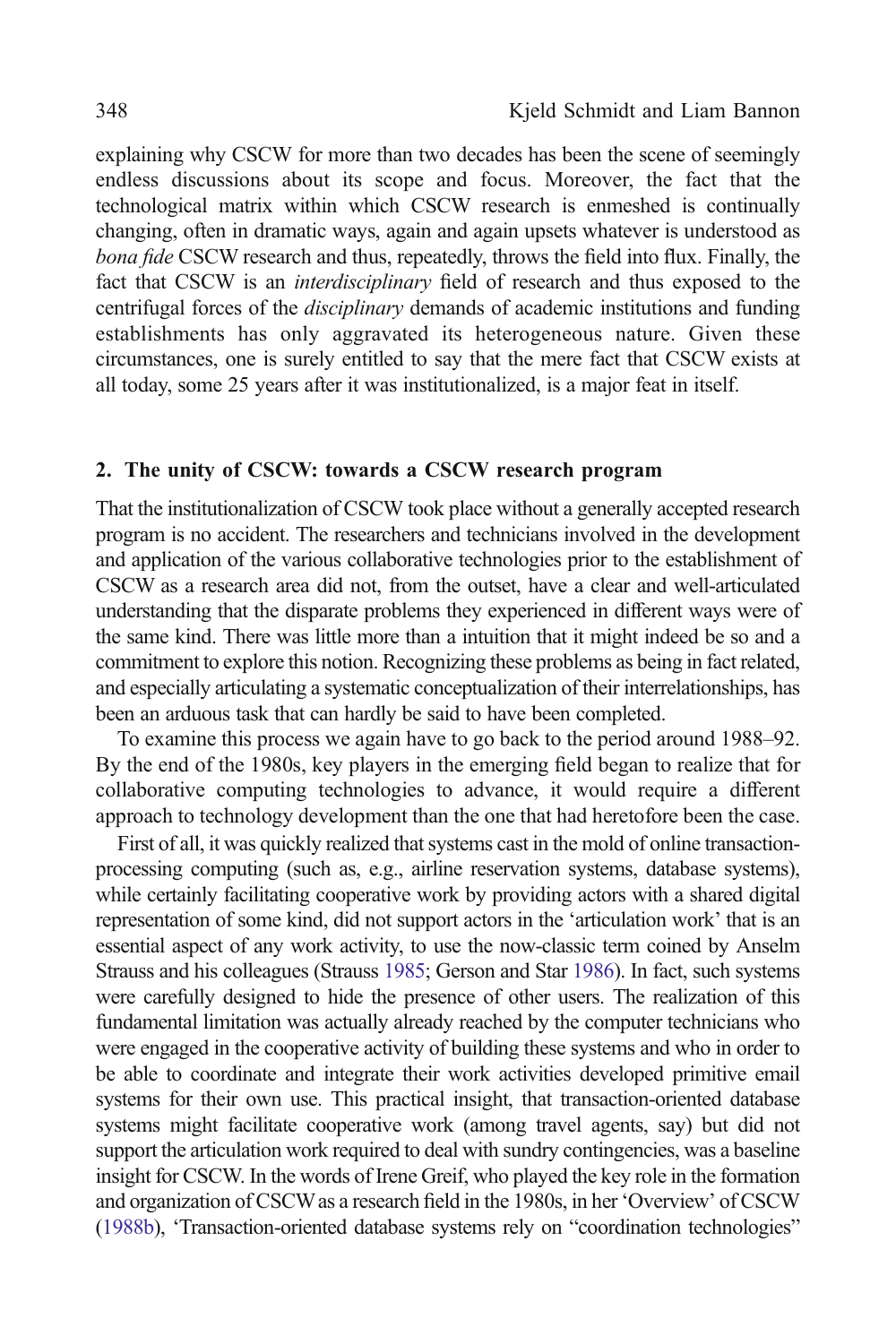for concurrency and access control and coordination' but the 'coordination tools are in the hands of a database administrator rather than of the end-user, and are used more to keep people from inadvertently corrupting data than for the positive goal of having a workgroup build something together' (Greif [1988b,](#page-20-0) p. 7). Consequently, in order to support cooperative work the 'assumed model of use' underlying these technologies had to be radically reconsidered (Rodden and Blair [1991;](#page-25-0) Rodden et al. [1992](#page-25-0)). This insight, itself 'informed by' early ethnographic studies (e.g., Harper et al. [1989a;](#page-21-0) Heath and Luff [1991](#page-21-0)), indicated that further focused studies of coordinative practices were required (Greif [1988b](#page-20-0)).

Secondly, by the mid-1980s the 'computer-mediated communications' research program had arrived at a critical juncture (cf., e.g., Bannon [1986\)](#page-16-0). As pointed out by Greif, when the discourse model underlying 'computer conferencing' and other forms of message-handling technologies (email, instant messaging) is applied to typical work settings, 'the model breaks down': 'Designers who draw pictures, software developers who jointly write code, financial analysts who collaborate on a budget—they all need coordination capabilities as an integral part of their work tools' (Greif [1988b](#page-20-0), pp. 7f.). A similar insight was expressed at the same time by European computer-mediated communication researchers (Bowers et al. [1988](#page-18-0); Smith [1988](#page-26-0); Pankoke-Babatz [1989\)](#page-24-0). It was again immediately realized that systematic studies of actual cooperative work practices in real-world settings were required (Greif [1988b;](#page-20-0) Pankoke-Babatz [1989](#page-24-0)).

Thirdly, the attempts to computerize 'office procedures' under the banner of 'office automation' quickly turned out to be a flawed research program. Experimental systems were found to be inordinately rigid (e.g., Kreifelts et al. [1991](#page-23-0)), and from early workplace studies the realization emerged that the 'office automation' idea did not take into account the 'situated' character of working according to prescribed procedures (e.g., Suchman [1983](#page-26-0); Suchman and Wynn [1984;](#page-26-0) Gerson and Star [1986](#page-20-0); Suchman [1987](#page-26-0)). This experience not only indicated that ethnographic and other forms of in-depth studies of coordinative practices were required if significant progress were to be made in the development of collaborative technologies but also provided early exemplars of ethnographic studies playing this role.

What was slowly and hesitantly realized in this process was that this mix of technologies raised a set of fundamental issues that are all connected to the nature of cooperative work practices. For example, the challenge of designing computing systems that support the coordination of cooperative work activities is that the system not only has to support the execution of 'the theory' built into the model, but also 'the practice', that is, whatever needs to be done, under current conditions, to transform some normative construct ('plan', 'procedure', etc.) into contingent action. In other words, the model underlying coordination technologies (from 'office automation' to ERP systems) breaks down in view of the 'situated' nature of work. Consequently, in designing coordination technologies it is necessary to support practitioners in making coordination technologies work, that is, making them an integral part of their practices. Similarly, the model of message-handling technologies 'breaks down' when these technologies are used in professional work practices, for while they afford the ad-hoc interaction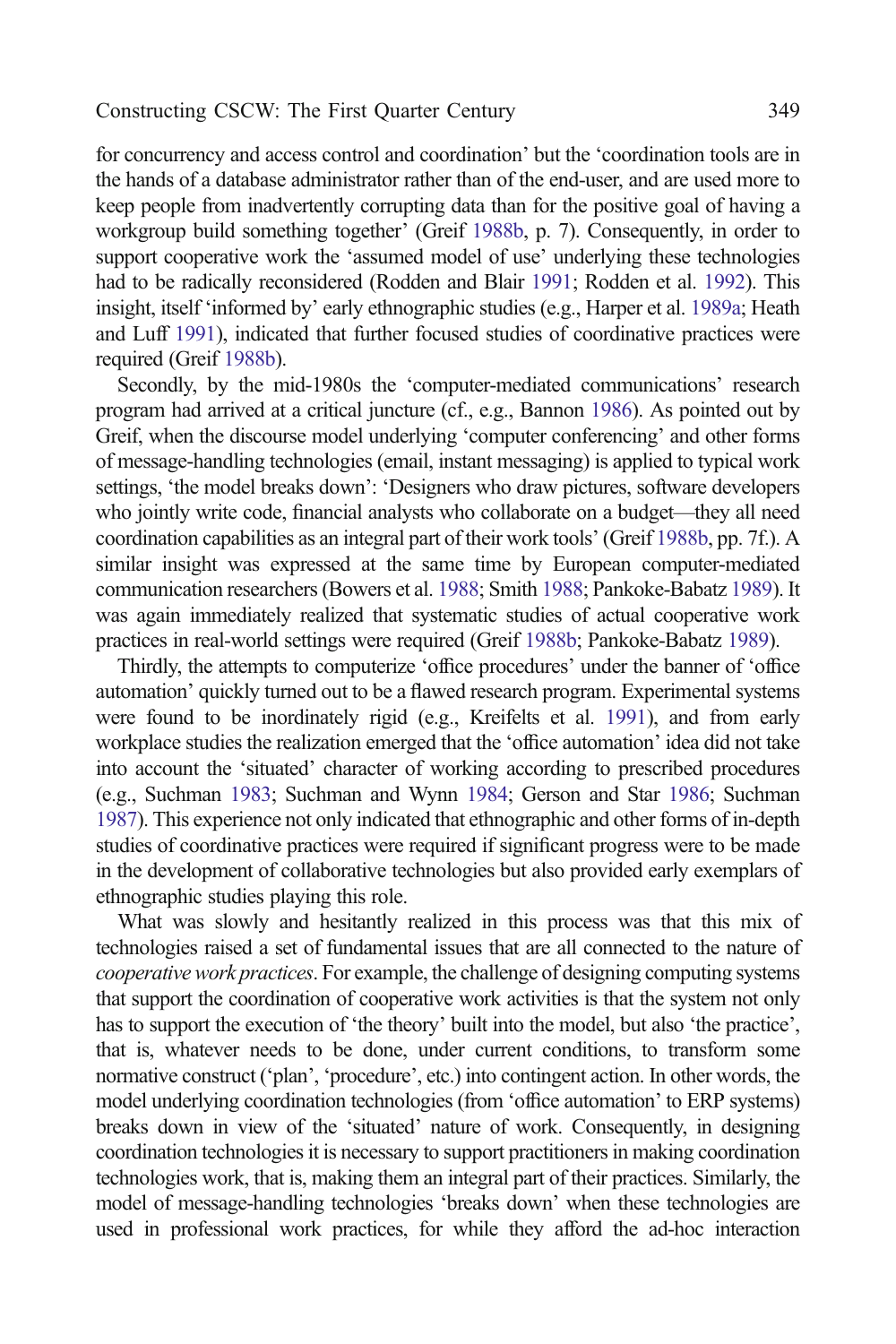characteristic of ordinary discourse, they cannot be integrated with ordinary work tools (e.g., CAD plans, programming environments) or with coordination technologies. The limitation is fundamental, in that the discourse model underlying message-handling technologies is predicated on a strict abstraction from the materiality of work practices (setting, equipment, tools, instruments) and from the organizational arrangement in which the practices are embedded. These insights prompted a surge of ethnographic and similar workplace studies, all committed to somehow 'informing' the development of collaborative computing by studying and analyzing 'situated action', 'articulation work', 'distributed cognition', 'activity systems', etc., and over time, researchers increasingly began to think of these notions as more or less related to the concept of *practice* as used in (especially) Wittgensteinian philosophy (e.g., Wittgenstein [1945](#page-27-0)-46) and in sections of sociology building on this (e.g., Bourdieu [1980](#page-17-0)).

That is, 'within the belly of the beast', in the middle of the heterogeneous aggregation of research interests that had become CSCW, a new—indigenous, as it were—research program was being articulated *from within CSCW*. The indigenous CSCW research program implies an approach to technology development radically different from that of the previous development of interactive and collaborative computing, namely, an approach to technology development in which ethnographic and other forms of in-depth workplace studies play an essential and proactive role. It is thus a program that differs in fundamental ways, for example, from studies of computer-mediated communication (from email to social media) that typically are 'reactive' (Bannon [1992\)](#page-16-0) in that they focus on anticipating possible organizational and social advantages or disadvantages of some already existing technology.

In an attempt to reflect on and give voice to these early insights, two decades ago the editors of this Jubilee Issue wrote a couple of articles (Bannon and Schmidt [1989](#page-16-0); Schmidt and Bannon [1992](#page-25-0)) in which we outlined a research program that took into account the lessons Irene Greif and the European 'telematics' researchers had spelled out, as well as the lessons learned from initial ethnographic work in CSCW. Briefly put, we argued that CSCW should be conceived of as 'an endeavor to understand the nature and requirements of cooperative work with the objective of designing computer-based technologies for cooperative work arrangements' (Schmidt and Bannon [1992,](#page-25-0) p. 11). Some now argue that the program we sketched in those articles implied such a 'daunting task' that 'No serious effort to address their agenda materialized' (Grudin and Poltrock [2012](#page-20-0)). Well, not quite. Daunting task or not, the CSCW research program—for which our formulation was but one, albeit widely cited—has most certainly materialized. As this special issue amply demonstrates, the CSCW research program has fostered a wide range of serious and persistent research efforts in pursuance of a research program very much in tune with what was outlined by Greif, Pankoke-Babatz, Rodden, Hughes, Bannon, Schmidt, and many others at that important junction about 25 years ago.

All this makes CSCW a complicated research area. It is not just a bazaar, as are so many other interdisciplinary research areas, but a bazaar that is being reorganized and hesitantly but cumulatively systematized as the CSCW research program developed and unfolded. That is, CSCW is both an interdisciplinary research area in which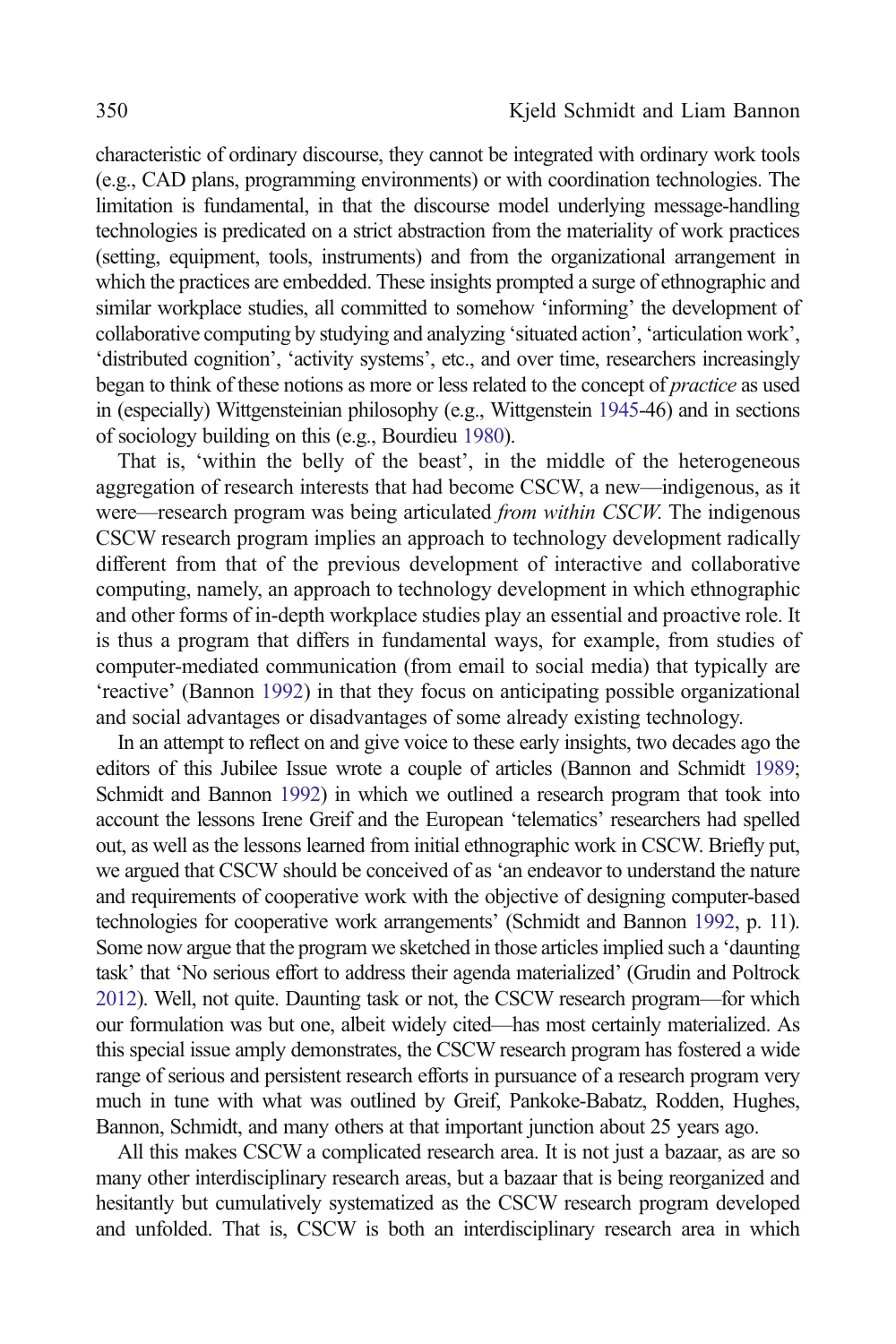different research traditions join forces to explore and elucidate possibly shared problems but also an interdisciplinary research area in which its own indigenous research program is being pursued while it is being articulated.

However, in developing this research program, CSCW did not exist in a vacuum and could not start from scratch. To the contrary, the joining of forces in the formation of CSCW was conceived of in terms of pre-existing schools of thought. A range of conceptual frameworks originating in other research areas, for the purpose of addressing the problems of these areas, were imported as researchers from these areas became engaged in CSCW: distributed computing, distributed AI, human-factors engineering, software engineering, organization theory, industrial sociology, sociology of science, information systems design, psychology of learning, activity theory, distributed cognition, social psychology, cognitive science, ethnomethodology, etc. This of course gave rise to intense debates, but more importantly, it also initially restricted the effort of formulating CSCW's research program to conceptual schemes and languages borrowed from other intellectual traditions. It has, for example, been customary to conceive of CSCW's program in terms of quite specific forms of cooperative work (e.g., 'group work', 'team work', work over 'distance'), a specific moral disposition (e.g., 'team spirit'), or some presumptive 'shared' mental representations (e.g., 'shared understanding', 'shared goal').

A research strategy to overcome the problem of received conceptual schemes and languages and at the same time develop a conceptual framework under CSCW's auspices, was formulated in 1994 in a paper by John Hughes, Wes Sharrock, Tom Rodden, and others, that has become very influential (Hughes et al. [1994\)](#page-22-0). 'The association, for example, of co-operation with synchronously, co-located persons working in a team, tends to ignore the pervasiveness of a variety of interdependencies within work settings which are immensely relevant to CSCW design' (p. 130). Therefore, the authors argue, 'studies of the social organisation of work will need to proceed in a manner which recognises this heterogeneity of domains and develops analytic tools which are capable of exhibiting the relevant scope of this variety' (p. 129). For these reasons, and thus harking back to what had been recognized already by Greif and the European 'telematics' researchers in the late 1980s, they accorded a central role to ethnographic studies in CSCW, suggesting that 'an analytic framework of some generality needs to be developed "from the ground up" as it were, and capable of retaining a sensitivity to the details and the variety of work domains'(ibid.).

Thus, in the effort to 'understand the nature and requirements of cooperative work with the objective of designing computer-based technologies for cooperative work arrangements', building a corpus of ethnographic and similar workplace studies would be a key strategic goal in the CSCW research program.

# 3. Gauging the depth and scope of CSCW

As the articles in this Jubilee Issue of the CSCW Journal demonstrate, CSCW researchers endeavoring to understand cooperative work and coordinative practices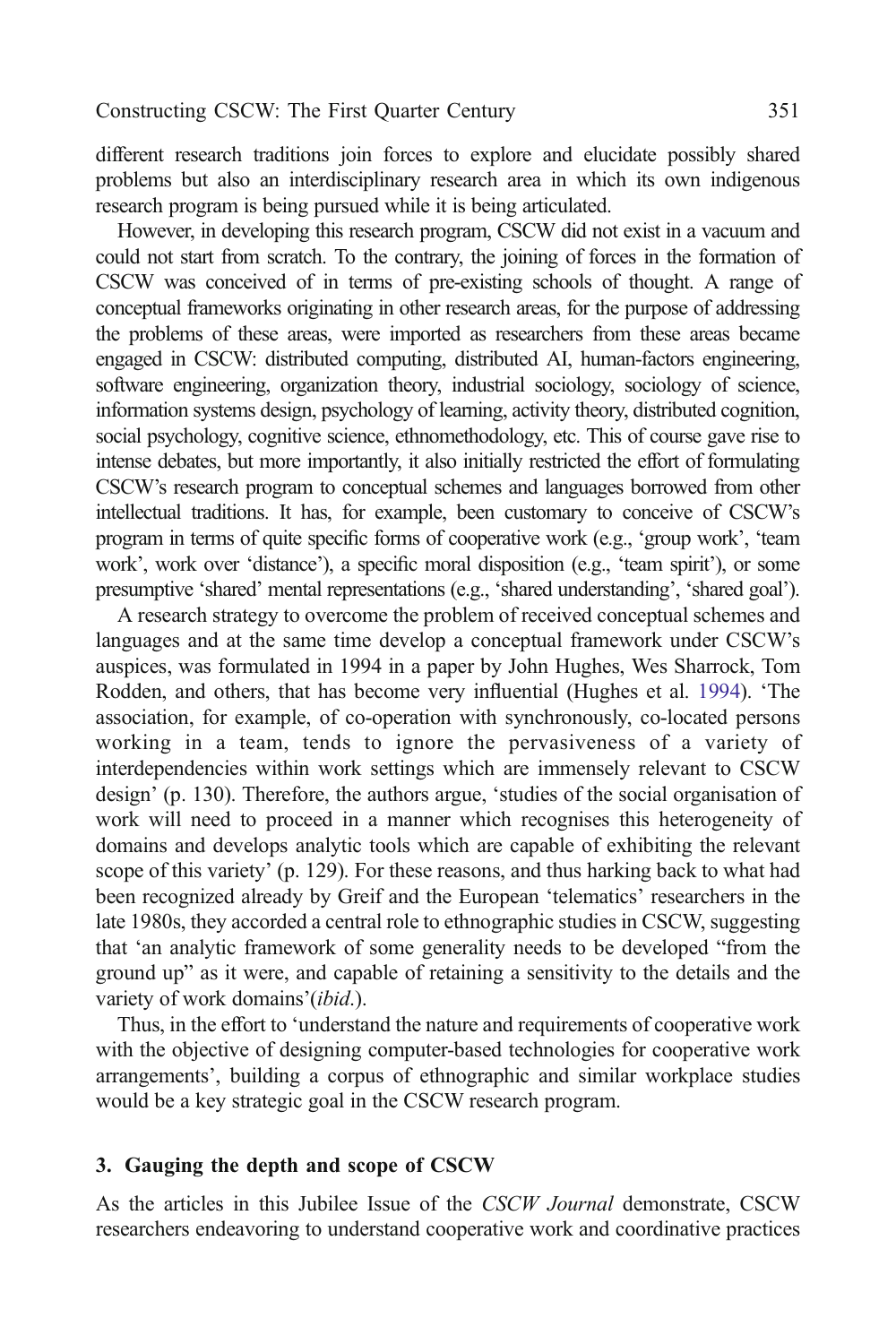by investigating the multifarious world of cooperative work 'from the ground up', have over the years been building a large and rich corpus of workplace studies in a wide range of settings. And in doing so, they have—ever so cautiously and tentatively—developed important elements of the conceptual framework that is required for CSCW to contribute constructively to the development of collaborative technologies.

As exemplars of this kind of CSCW research, the present special issue offers reviews of two threads of study targeting significant work domains. Cooperative work in the health care domain has been a classic area of CSCW study. In their article in this Jubilee Issue, Geraldine Fitzpatrick and Gunnar Ellingsen [\(2013\)](#page-19-0) give an overview of CSCW research in the health-care domain, showing the richness of this research as well as the progress made here. Another thread of study targeting a significant work domain addresses cooperative work in scientific research. For many years, this domain did not attract special interest as a domain of CSCW studies (for early studies, cf., e.g., Kraut et al. [1986](#page-22-0); Kraut et al. [1988](#page-23-0)), but in the last few years research devoted to the problem of computer-support for scientific collaboration has surged, as evidenced, for example, by the two recent special issues of the CSCW Journal devoted to this line of research (Jirotka et al. [2006](#page-22-0); Lee et al. [2010\)](#page-23-0). The article by Marina Jirotka, Charlotte Lee, and Gary Olson in this Jubilee Issue [\(2013\)](#page-22-0) describes the advances made in this young but very active line of CSCW research.

However, the two bodies of domain-oriented study reviewed in these two articles in this Jubilee Issue are only examples of the wide range of ethnographic studies being carried out in CSCW. One of the work domains that has attracted significant attention in CSCW workplace studies is what can loosely be termed 'design work'. Early studies of cooperative work in professional design and engineering were published in a special issue of the CSCW Journal on 'Cooperative design' (Schmidt and Sharrock [1996](#page-25-0)). Within this category of work, software engineering as a cooperative endeavor has, not surprisingly, been studied intensively (e.g., Button and Sharrock [1996](#page-18-0); Grinter [1996](#page-20-0); Carstensen et al. [1997](#page-18-0); Grinter [1997;](#page-20-0) Dittrich et al. [2009](#page-19-0)). Related domains of professional design work are architectural work (Schmidt and Wagner [2004\)](#page-25-0) and construction (Christensen [2012](#page-18-0)). Recent attempts to advance our understanding of cooperative design work in general have focused on the role of representational artifacts in cooperative design (Boujut and Eckert [2003;](#page-17-0) Wagner et al. [2010\)](#page-27-0).

A distinctly different body of domain-oriented studies has investigated cooperative work in what has been categorized as 'centers of coordination' (Suchman [1997\)](#page-26-0). These studies encompass rapid-urban-transit control rooms (Heath and Luff [1992;](#page-21-0) Fillipi and Theureau [1993;](#page-19-0) Heath and Luff [1996](#page-21-0)); air-traffic control (Hughes et al. [1988;](#page-22-0) Harper et al. [1989a](#page-21-0), [b](#page-21-0), [1991;](#page-21-0) Harper and Hughes [1993](#page-21-0); Halverson [1995](#page-20-0); Rognin [1996](#page-25-0); Berndtsson and Normark [1999\)](#page-17-0), airport ground operations (Goodwin and Goodwin [1996](#page-20-0); Suchman [1997;](#page-26-0) Juhlin and Weilenmann [2001\)](#page-22-0), ambulance dispatch centers (Bowers and Martin [1999;](#page-17-0) Normark and Randall [2005\)](#page-24-0), call centers (Ackerman and Halverson [1998;](#page-16-0) Martin et al. [2007\)](#page-23-0), etc..

In addition to these major lines of work-domain study, a vast spectrum of domains of cooperative work have been investigated, less intensely but nevertheless with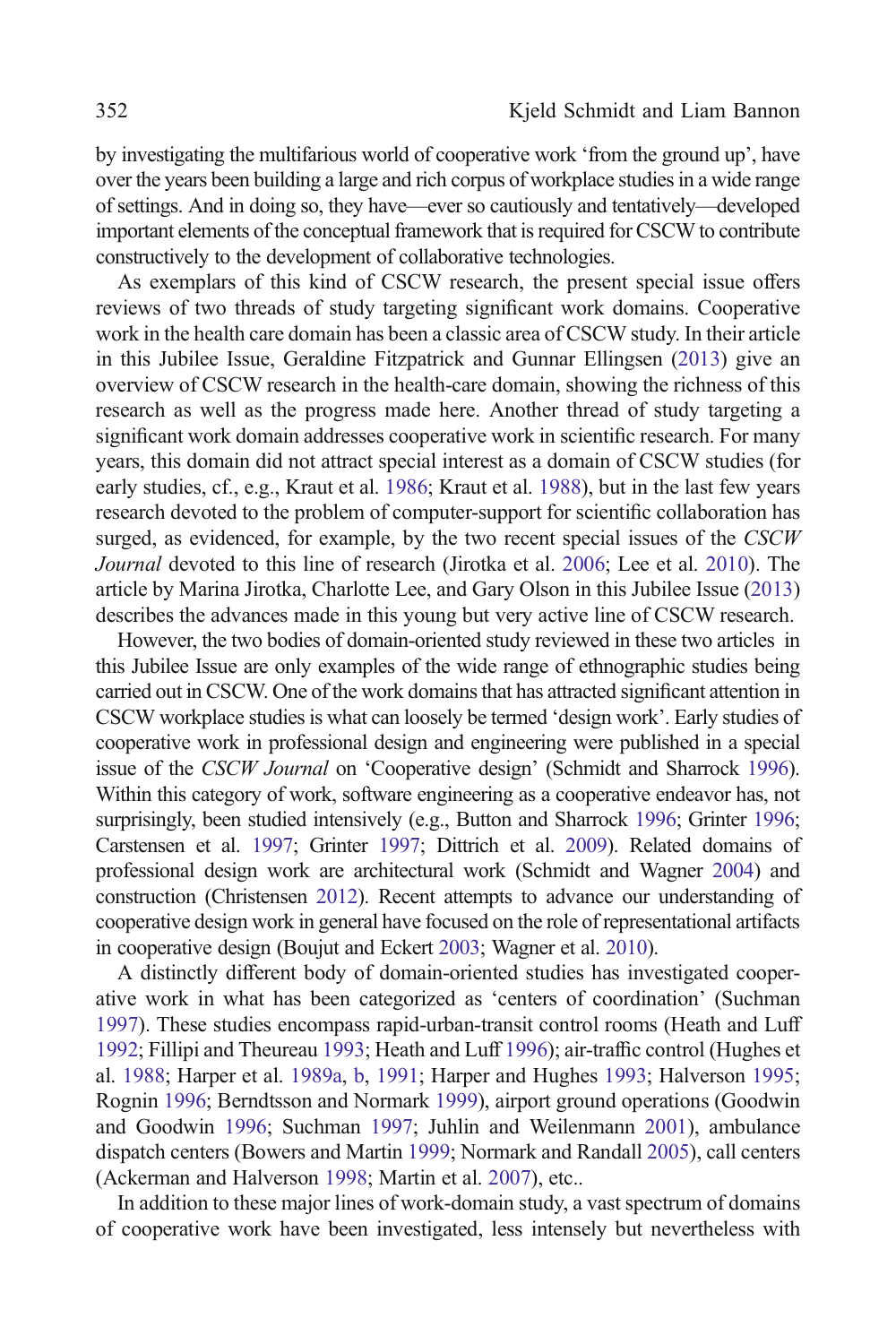significant findings as a result. Take, for example, the studies of process control work: in space mission planning and control (Jones [1995](#page-22-0); Watts et al. [1996;](#page-27-0) Shipman et al. [1999;](#page-26-0) Patterson and Woods [2001](#page-24-0); Mark [2002](#page-23-0)), in waste water treatment (Bertelsen and Bødker [2001](#page-17-0)), in oil and gas production (Heyer [2009\)](#page-21-0), as well as in vehicle control (Hutchins 1990<sup>,</sup> [1995](#page-22-0); Hutchins and Klausen [1996;](#page-22-0) Carstensen and Nielsen 2000<sup>,</sup> [2001\)](#page-18-0). Or take for example, at the other end of the spectrum, the many studies of cooperative work in financial institutions: in securities trading (Heath et al. [1995\)](#page-21-0) and in retail banking (Harper et al. [2000;](#page-21-0) Martin and Rouncefield [2003\)](#page-23-0).

Complementing these studies focusing on specific work domains, a number of workplace studies are undertaken to investigate more general aspects of cooperative work such as, for example, 'diagnostic work' (Orr [1986,](#page-24-0) [1996;](#page-24-0) Büscher et al. [2009\)](#page-18-0), 'invisible work' (Nardi and Engeström [1998](#page-23-0)), and 'mobility work' (e.g., Luff and Heath [1998](#page-23-0); Bardram and Bossen [2005a\)](#page-17-0). On the other hand, there is a strand of workplace studies devoted to systematic examination of types of technology in a range of settings that have certain classes of technology in common, such as field studies of the evolutionary development and use of 'groupware' systems (Kahler et al. [2000](#page-22-0); Andriessen et al. [2003\)](#page-16-0).

It should be noted, however, that the development of a corpus of studies of cooperative work practices across the wide variety of domains can hardly be considered to have proceeded in a systematic manner. Some complex work domains have been studied intensively while other, equally complex, cooperative work domains have attracted but little attention. Advanced (i.e., 'order-driven' or 'flexible') manufacturing is a case in point; the same applies to administrative work. As pointed out in the article in this Jubilee Issue by Monteiro et al. [\(2013\)](#page-23-0), this bias is also reflected in the scarcity of CSCW investigations into the uses of large-scale coordination technologies such as 'enterprise resource management' systems (MRP II, ERP), CAD and CAD/CAM systems, document management systems, etc.

Orthogonal to studies focusing on work domains or types of work, but building on the evolving corpus of workplace studies, CSCW researchers have, very tentatively, developed conceptualizations of key aspects of cooperative work practices. Researchers have worked to explore generic features of cooperative work such as *temporal* aspects (e.g., Egger and Wagner [1993;](#page-19-0) Decortis [1994;](#page-19-0) Andersen et al. [2000](#page-16-0); Bardram [2000](#page-17-0); Reddy et al. [2001](#page-25-0); Seebeck et al. [2005](#page-26-0)) or *spatial* aspects (e.g., Fitzpatrick et al. [1996](#page-19-0); Harrison and Dourish [1996;](#page-21-0) Hinds and Kiesler [2002](#page-21-0); Dourish [2006](#page-19-0); Ciolfi et al. [2008](#page-18-0)).

Another general finding from ethnographic studies is that practices such as asking and giving advice, giving and receiving instruction, making experiences available to others, etc., in short, 'didactic practices', are essential for the sustainability of any professional cooperative work setting (Simone et al. [2012](#page-26-0)). Much of this research is of course carried out in neighboring research areas such as'knowledge management' and 'computer-supported collaborative learning' (CSCL). However, this kind of research as a rule investigates learning and instruction in abstraction from the context of cooperative work practices, but a significant strand of research into such practices has developed under CSCW auspices, such as studies of practices of learning in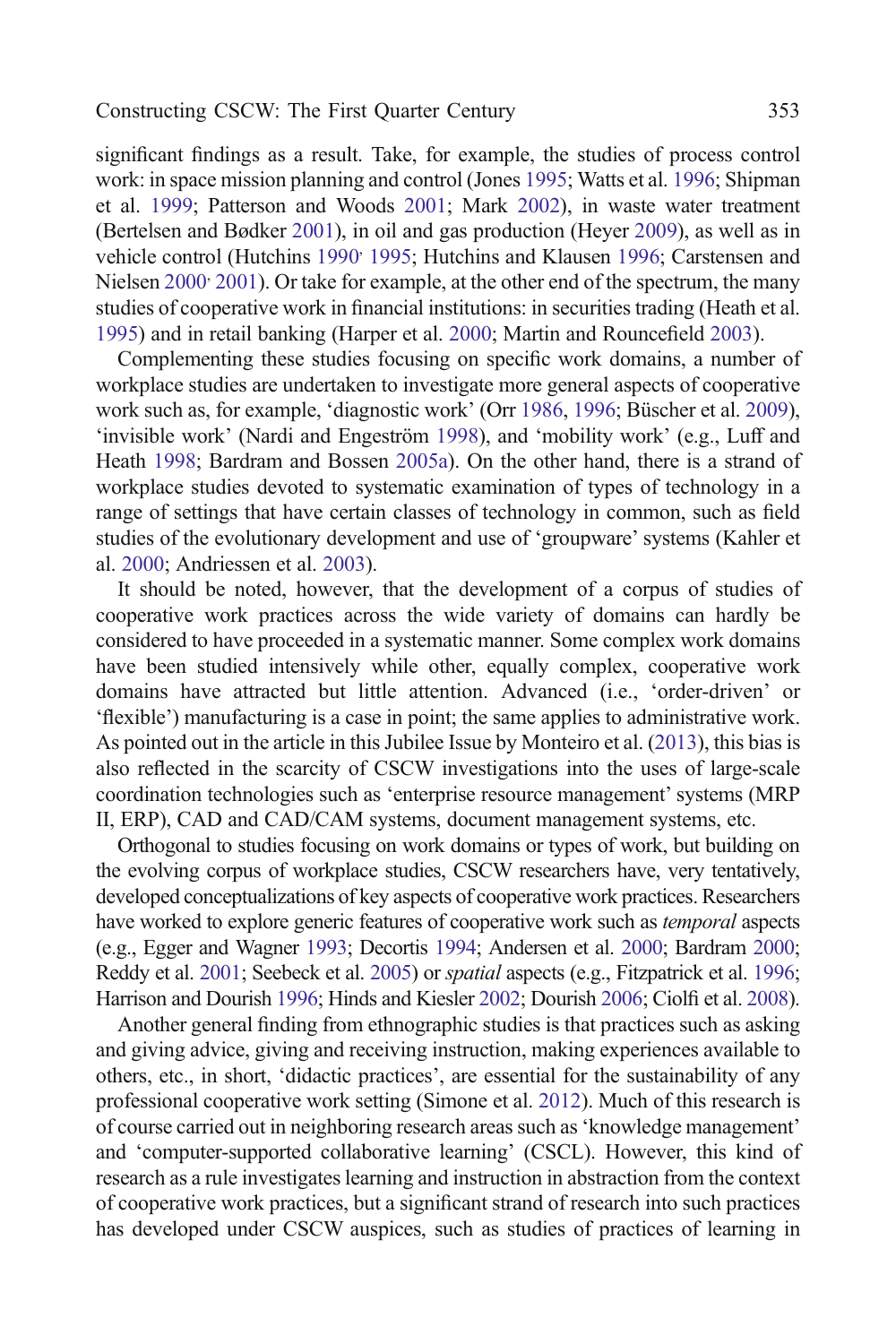communities (Carroll [2007\)](#page-18-0) and in work settings (Koschmann [2008\)](#page-22-0). In their article in this Jubilee Issue on didactic practices such as that of 'sharing knowledge', Ackerman et al. ([2013](#page-16-0)) provide a critical review of the CSCW contribution to the research on 'knowledge management'.

More central to understanding cooperative work practices, CSCW researchers are exploring classes of coordinative practices that are specific to cooperative work. One such continual research strand is that of 'mutual awareness' among cooperating actors which was identified very early as a key issue in CSCW research. Initial ethnographic studies demonstrated that the performance of competent workers in their routine cooperative activities is characterized by 'effortless' coordination, i.e., the phenomenon that practitioners in conducting their own work routinely heed the ongoing activities of their colleagues. The implications of these findings were quickly understood as having radical implications not only for collaborative technologies but for computing technologies in general. The article in this Jubilee Issue by Tom Gross [\(2013\)](#page-20-0) on 'effortless coordination' provides a much needed survey of this research, with special emphasis on the enormous amount of technical research that has been done over the years.

Also driven by ethnographic and similar studies, a substantive strand of persistent CSCW research has been devoted to the problem of normative regulation of coordinative practices by means of 'plans', 'procedures', etc. The article in this Jubilee Issue by Federico Cabitza and Carla Simone ([2013\)](#page-18-0) gives an overview of the longterm research effort in CSCW that has been developing collaborative technologies that aim to make practitioners able to express and control the rules of their coordinative practices in computational protocols. In a convergent argument and from a position informed by STS, the above-mentioned article in this Jubilee Issue by Eric Monteiro et al. ([2013\)](#page-23-0) provides a timely critical discussion of the relatively minimal interest paid by CSCW research to date to coordination technologies and other forms of 'information infrastructures' such as ERP systems and document management systems.

At another level of abstraction, CSCW research is beginning to achieve an understanding of the essential role of representational and coordinative artifacts in cooperative work (e.g., Harper et al. [1989b;](#page-21-0) Yates [1989](#page-27-0); Bowker et al. [1991](#page-18-0); Norman [1991;](#page-24-0) Suchman [1993](#page-26-0); Schmidt [1994](#page-25-0); Schmidt and Simone [1996](#page-25-0); Bowker and Star [1999;](#page-18-0) Sellen and Harper [2001;](#page-26-0) Fitzpatrick [2004;](#page-19-0) Schmidt and Wagner [2004](#page-25-0); Bardram and Bossen [2005b;](#page-17-0) Ackerman et al. [2007\)](#page-16-0).

Finally, there have been several attempts to summarize the insights of CSCW, first in the form of compilations (Greif [1988a](#page-20-0); Baecker [1993\)](#page-16-0) and broadly-thematic collections (e.g., Galegher et al. [1990;](#page-20-0) Bowker et al. [1997\)](#page-18-0), later in the form of more systematic attempts to expound a general conceptual framework (e.g., Heath and Luff [2000](#page-21-0); Dourish [2001;](#page-19-0) Olson et al. [2001](#page-24-0); Ackerman et al. [2007;](#page-16-0) Schmidt [2011\)](#page-25-0). The work of 'generalization' that is required for CSCW to truly contribute to the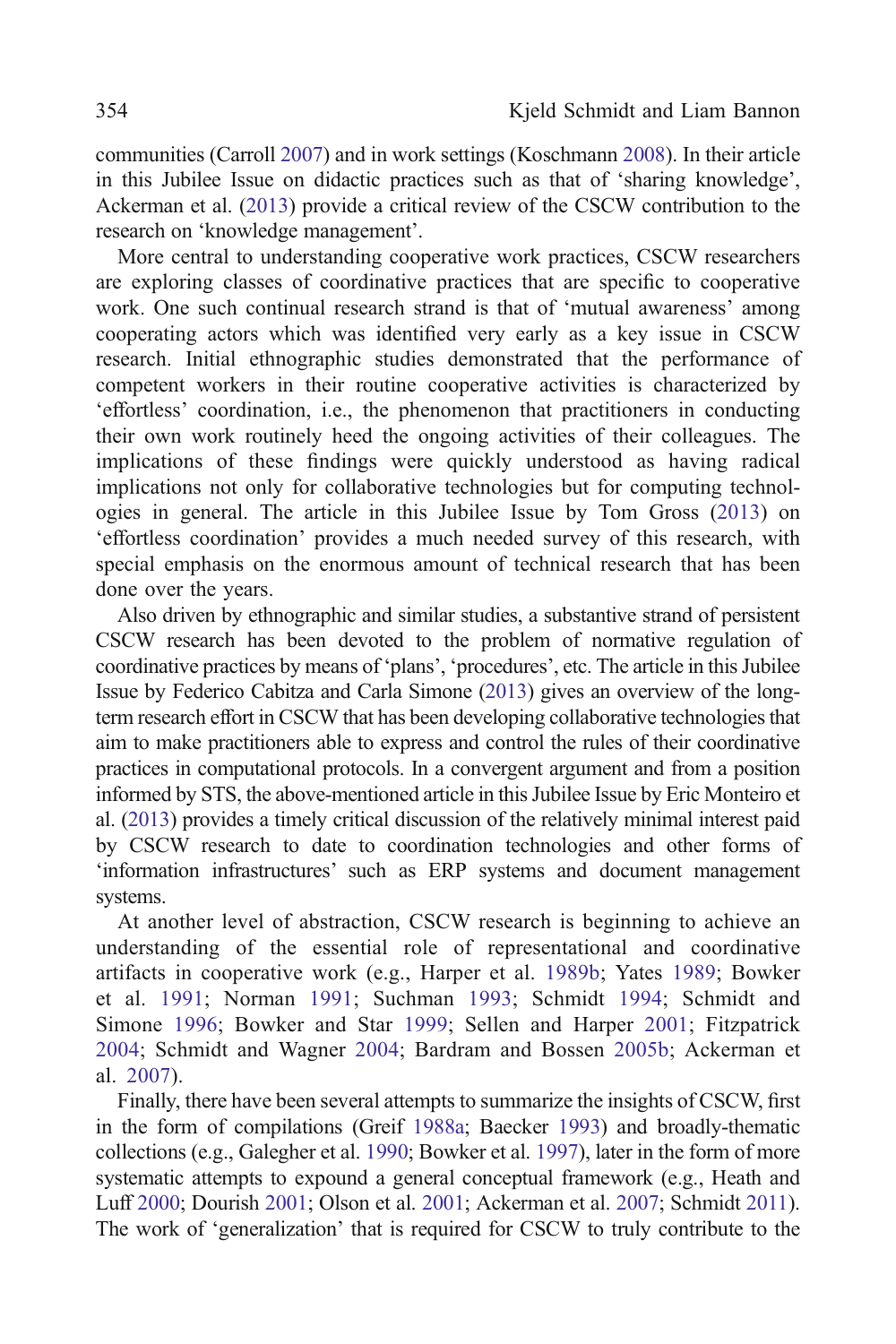development of collaborative technologies is on-going. Thus, where CSCW, initially, was obliged to formulate its research problems in languages developed under the auspices of other fields, CSCW research has now, for several years, been unfolding under CSCW's own auspices, in step with the development and formulation of the CSCW research program.

The key role assigned by the CSCW research program to ethnography in the development of collaborative technology is quite exceptional compared to other technological research areas and it is, unsurprisingly, an issue that has been the subject of intense deliberation over the years (e.g., Luff et al. [2000;](#page-23-0) Randall et al. [2007](#page-25-0)). In these methodological debates a key issue has been to understand the relationship between the highly local nature of ethnographic findings and the generalizations and conceptualizations that form an essential part of the development of technology (e.g., Plowman et al. [1995](#page-24-0); Anderson [1997](#page-16-0)<sup>,</sup> [2000](#page-16-0); Schmidt [2000](#page-25-0); Sharrock and Randall [2004](#page-26-0)). Reviewing this vast body of work, the article in this Jubilee Issue by Blomberg and Karasti ([2013\)](#page-17-0) reflects on the pivotal role of ethnographic studies in CSCW research.

Finally, of course, not all CSCW research is explicitly inspired and informed by the findings of ethnographic studies. Obviously, important lines of research, perhaps only indirectly motivated by abstracted renditions of ethnographic findings, strive to understand the nature of various new technologies, and their possible benefits and limitations compared to other technologies. This is the order of things and fully in tune with the nature of CSCW as a diverse research area under continual formation. But of course, such technology development efforts may at some point become exposed to different kinds of workplace study such as evaluation studies, naturalistic experiments, etc. The research on organizational calendar systems (Grudin [1994](#page-20-0)), video-mediated communication (Finn et al. [1997](#page-19-0)), 'media spaces' (Harrison [2009](#page-21-0)), and 'collaborative virtual environments' (Benford et al. [2001](#page-17-0)) can be seen as fine examples of such research. The spectrum of technical CSCW research, that is, studies oriented towards 'internal issues' in technology, reaches from such explorative studies to research into enabling technologies (Greenberg [1991;](#page-20-0) Bentley et al. [1997](#page-17-0); Beaudouin-Lafon [1999](#page-17-0); Grasso and Convertino [2012\)](#page-20-0) to studies of adaptive workflows (Klein et al. [2000](#page-22-0)), context-aware computing (Schmidt et al. [2004](#page-25-0)), and consistency management (Dewan [2008](#page-19-0)).

The scope of the research undertaken within CSCW over the last 25 years or so speaks volumes, and the articles published here review only a selection of this research, albeit a selection of important strands of cumulative research. The list of special issues or themes published in the *CSCW Journal* since its inception in 1992 (in the Appendix Table [1](#page-14-0) at the end of this article) can be seen as a complementary cross section of CSCW research over the years. It is reasonably representative in that it itemizes what guest editors and authors over the years have deemed research themes sufficiently important to merit the toil of producing a special issue. The many special issues listed in this inventory also represent as many cautious attempts to derive general categories and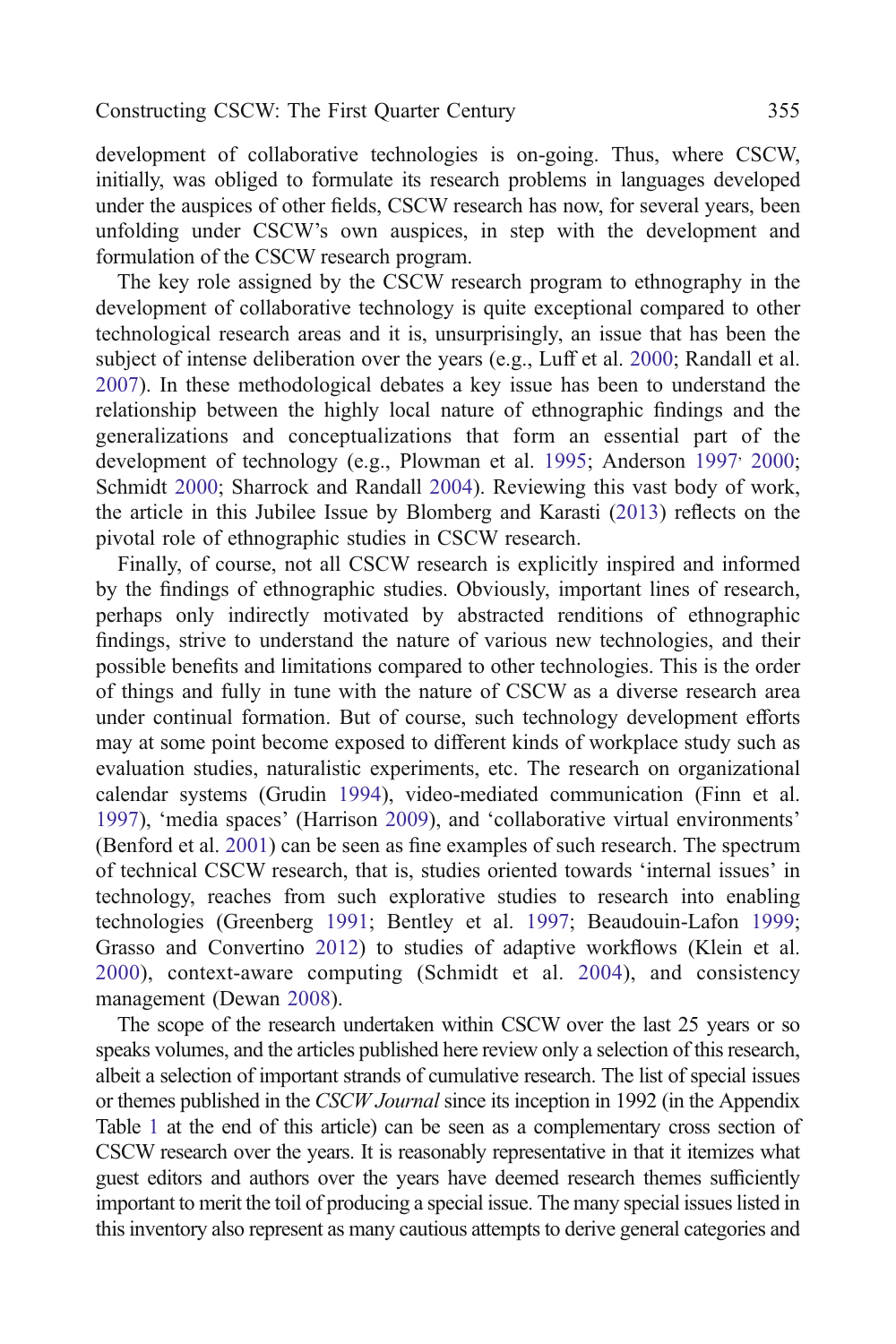build a conceptual framework, for instance by offering occasions for comparative analysis, by juxtaposing empirical findings and technical paradigms, etc.

In sum, the CSCW research program is obviously being realized. A conceptual framework is being built from the ground up, not in anything like a linear and swift fashion, but painstakingly, falteringly. But the required cumulative progression *can* be discerned.

# 4. Assessing the influence of CSCW

Due to the conditions of its very existence, CSCW research intersects with and therefore also influences a range of areas of research in computing technologies and their application. But CSCW's influence runs deeper. By virtue of CSCW's commitment to technology development, the ethnographic and other forms of indepth studies of work practices conducted under CSCW auspices have attained a high level of rigor. CSCW therefore has achieved significant influence beyond its own dominion. This is obvious in the now widespread use of ethnographic studies for technological purposes in HCI and Ubicomp, just as CSCW has had manifest feedback effects on the research areas that provided essential scaffolding for CSCW's early development, such as ethnomethodology (cf., e.g., Lynch and Sharrock [2011](#page-23-0), Section 7), information systems research (Pipek et al. [2009](#page-24-0)), participatory design (Blomberg and Kensing [1998\)](#page-17-0), and activity theory and distributed cognition (Nardi [1997;](#page-23-0) Halverson [2002](#page-20-0); Ackerman et al. [2007](#page-16-0)).

A telling indication of the reach of the gravitational field of CSCW's effort to develop 'an analytic framework from the ground up' can be found in an article by Stephen Barley and Gideon Kunda published in *Organization Science* [\(2001\)](#page-17-0), in which they point out that 'the most extensive body of research on collaborative work is presently to be found in [[CSCW]'. Citing a range of CSCW studies (e.g., Heath and Luff [1992;](#page-21-0) Harper and Hughes [1993;](#page-21-0) Suchman [1993](#page-26-0); Hutchins [1995](#page-22-0); Hutchins and Klausen [1996](#page-22-0); Suchman [1997\)](#page-26-0), Barley and Kunda report that CSCW research is developing 'concepts for describing situated decision making and mutual adjustment to the rapidly changing microcontingencies that seem to characterize [cooperative work] settings', such as 'centers of coordination', 'working division of labor', 'articulation work', etc.:

What sets these studies apart from most research on teamwork [in organization science] is their attention to the moment-by-moment flow of activity and their emphasis on the situated integration of tools, documents, action, and interaction. In contrast to studies of decision making in organization behavior where decisions seem to be deliberate, distinct acts, in the CSCW studies one encounters flows of choreographed attending, prescient anticipation, mutual adjustment, and entwined action, out of which routinely emerge without remark a stream of decisions that often have life-or-death implications. Team work is shown to be a process of continual structuring and restructuring done through, to, and with both technology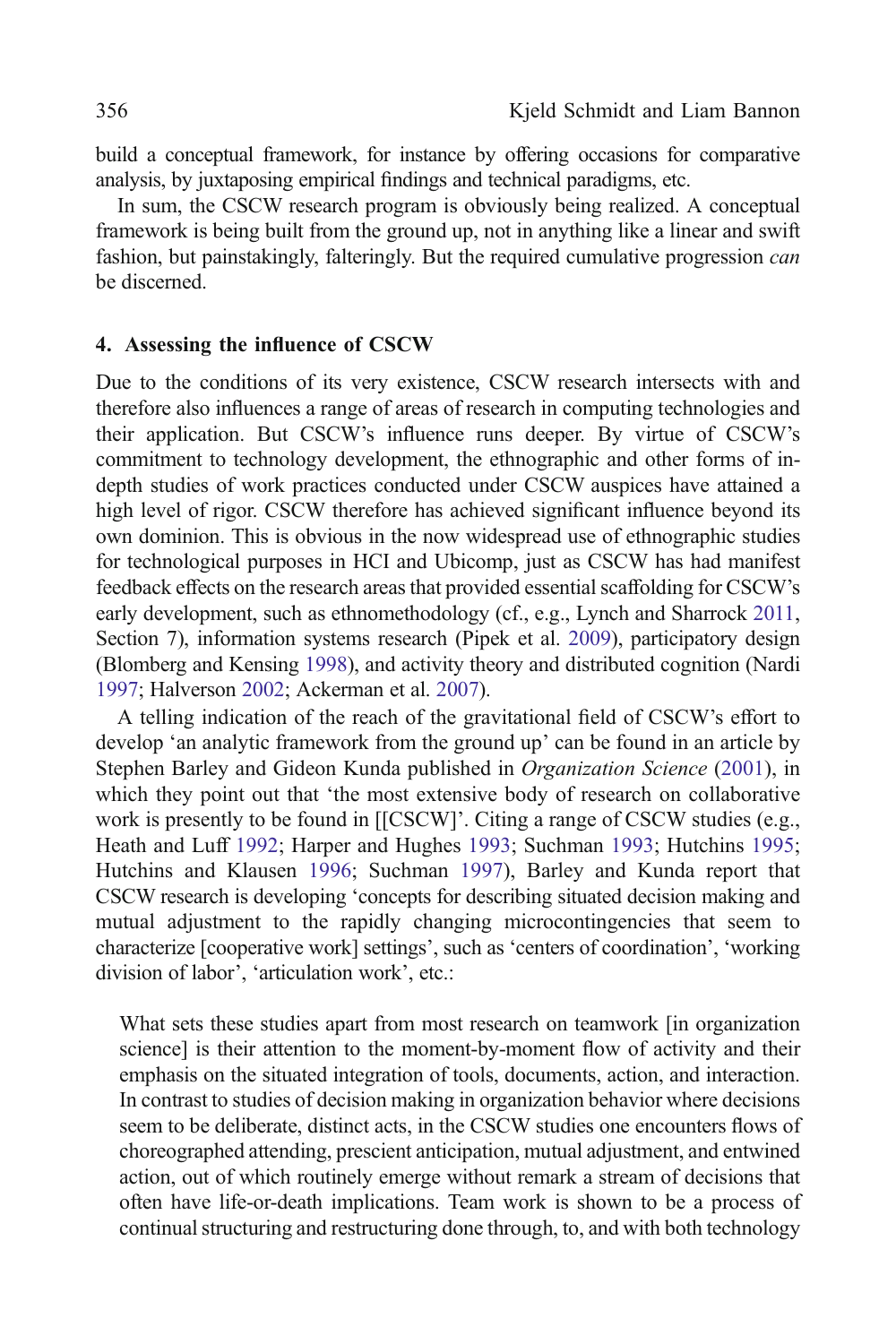and people in an unselfconsciously conscious manner. In short, the CSCW literature offers insights into processes of organizing that Weick and Roberts ([1993](#page-27-0)) have called mindful heeding. What the CSCW literature reveals is that such organizing depends heavily on tools, technologies, and environments as integrating mechanisms for the social production of action (Barley and Kunda [2001,](#page-17-0) pp. 88f.).

In other words, because of CSCW's commitment to understand cooperative work practices for the purpose of influencing the development of appropriate collaborative technologies, CSCW research has to take seriously actual work practices in their contingent materiality. It is thus probably not unfair to say that CSCW has become the prime locus of practice studies.

# 5. Epilogue

We have seen that CSCW was formed as researchers—in academia, in governmental and business research labs, and in practical software engineering—began to realize that the problems they were trying to come to grips with might be similar to the problems other researchers were facing. This process of convergence is ongoing, as researchers faced with related problems arising from the design, implementation, and use of new technologies or types of system realize that their problems are already addressed in some relevant way or could benefit from being approached from a CSCW perspective. That is, driven by the introduction of new technologies, by innovative uses of known technologies, or by the application of collaborative technologies in new domains, CSCW is continually being formed as an interdisciplinary research field endeavoring to understand cooperative work practices with a view to developing adequate computational technologies to facilitate cooperative work, mediate communication, and support the regulation of coordinative practices.

This is a source of intellectual energy, but certainly also a source of fragmentation. The interdisciplinary endeavor that is CSCW is, if not daunting then surely challenging. Bridging from ethnographic studies to experimental design of collaborative applications to evaluation of infrastructures and interfaces requires serious intellectual commitment. A continued commitment to some form of cumulative research is required for CSCW to be able to contribute to the development of computing technologies.

Now, this challenge is not a challenge for CSCW alone. While CSCW, in its continual formation and reformation, is a rather peculiar research area, its interdisciplinary character is a continuation of centuries of scientific collaboration across disciplines and programs, from the Encyclopedists of the 18th century (Diderot and d'Alembert [1750](#page-19-0); [1751;](#page-19-0) Académie Royale des Sciences [1761](#page-16-0)) to the International Encyclopedia of Unified Science movement around the middle of the 20th century (Neurath [1938](#page-24-0)). Seen in this perspective, CSCW's shortcomings as a research area are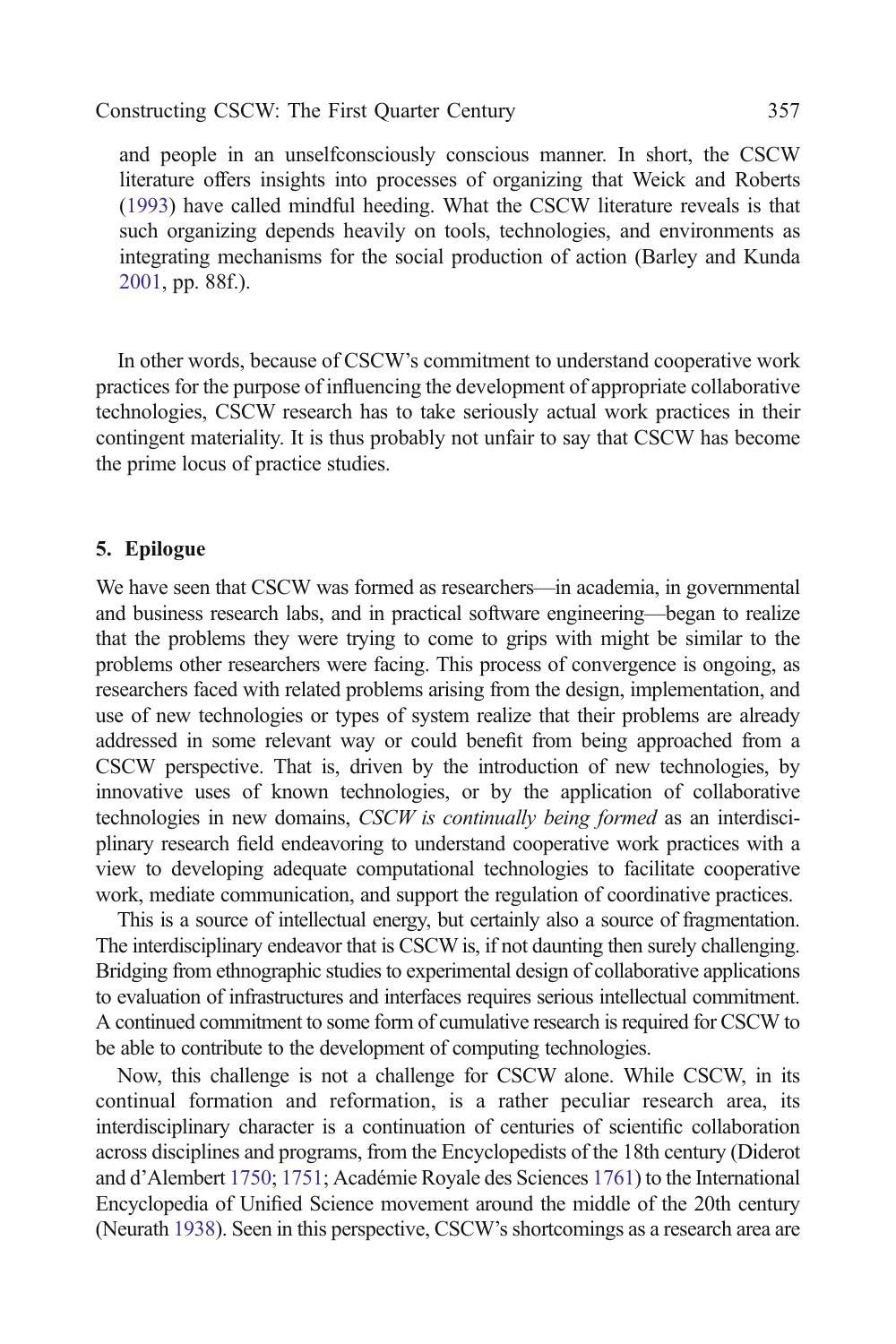not (or not necessarily) a sign of weakness but perhaps rather a sign that CSCW takes scientific collaboration seriously.

In the 1930s and 1940s, the social scientist and philosopher of science Otto Neurath, a leading figure of the Vienna Circle (until it was disbanded due to the rise of Fascism), spearheaded an international movement aiming at systematic scientific collaboration across disciplines (involving, among others, Niels Bohr, Rudolf Carnap, John Dewey, Albert Einstein, Kurt Gödel, Charles Morris, and Bertrand Russell). In Neurath's view, the unity of science does not require the construction of a overarching conceptual edifice, nor is such an edifice possible. The issue, on this view, is one of practical scientific cooperation. No scientific insight can be applied in isolation from other scientific and practical knowledge. In the course of intervention in our everyday lives, in medicine, in navigation, in technology, or, in Neurath's example of fighting a forest fire, any disunity among the sciences, any discord over conceptualizations, laws, models, terminology, and so on, must be overcome, at the point of action at the very least (Neurath [1931](#page-24-0), p. 59). And that is, he argued, quite sufficient. We do not need to build conceptual 'pyramids', and indeed should avoid doing so (Neurath [1939-](#page-24-0)40). In fact, "The" system is a great scientific lie' (Neurath [1935](#page-24-0), p. 116). Arguing against reductionist attempts to build unified conceptual systems, he advocated a pragmatic approach in which unity is seen as unity in action. There is no ultimate arbiter, he pointed out, no final court of appeal—neither philosophy nor mathematics—to pass judgment on the different contributions. For unity in action 'local systematization' is sufficient. What is required is merely 'orchestration of the sciences': the 'democracy of cooperation' among sciences (Neurath [1946\)](#page-24-0).

To express this deeply pragmatic and democratic concept of scientific cooperation, Neurath often depicted scientific collaboration as akin to sailors rebuilding their boat while at sea, without being able to start from scratch and without having recourse to an overarching plan:

Imagine sailors who, far out at sea. transform the shape of their clumsy vessel from a more circular to a more fishlike one. They make use of some drifting timber, besides the timber of the old structure, to modify the skeleton and the hull of their vessel. But they cannot put the ship in dock in order to start from scratch. During their work they stay on the old structure and deal with heavy gales and thundering waves. In transforming their ship they take care that dangerous leakages do not occur. A new ship grows out of the old one, step by step—and while they are still building, the sailors may already be thinking of a new structure, and they will not always agree with one another. The whole business will go on in a way we cannot even anticipate today. [¶] That is our fate (Neurath [1944](#page-24-0), p. 47).

Continually emerging, in a state of recurrent flux due to new collaborative technologies and the migration of such technologies into new application domains, and at the same time striving to build technologically useful conceptualizations, we suggest that CSCW is very much in a similar situation. The construction of CSCW is ongoing.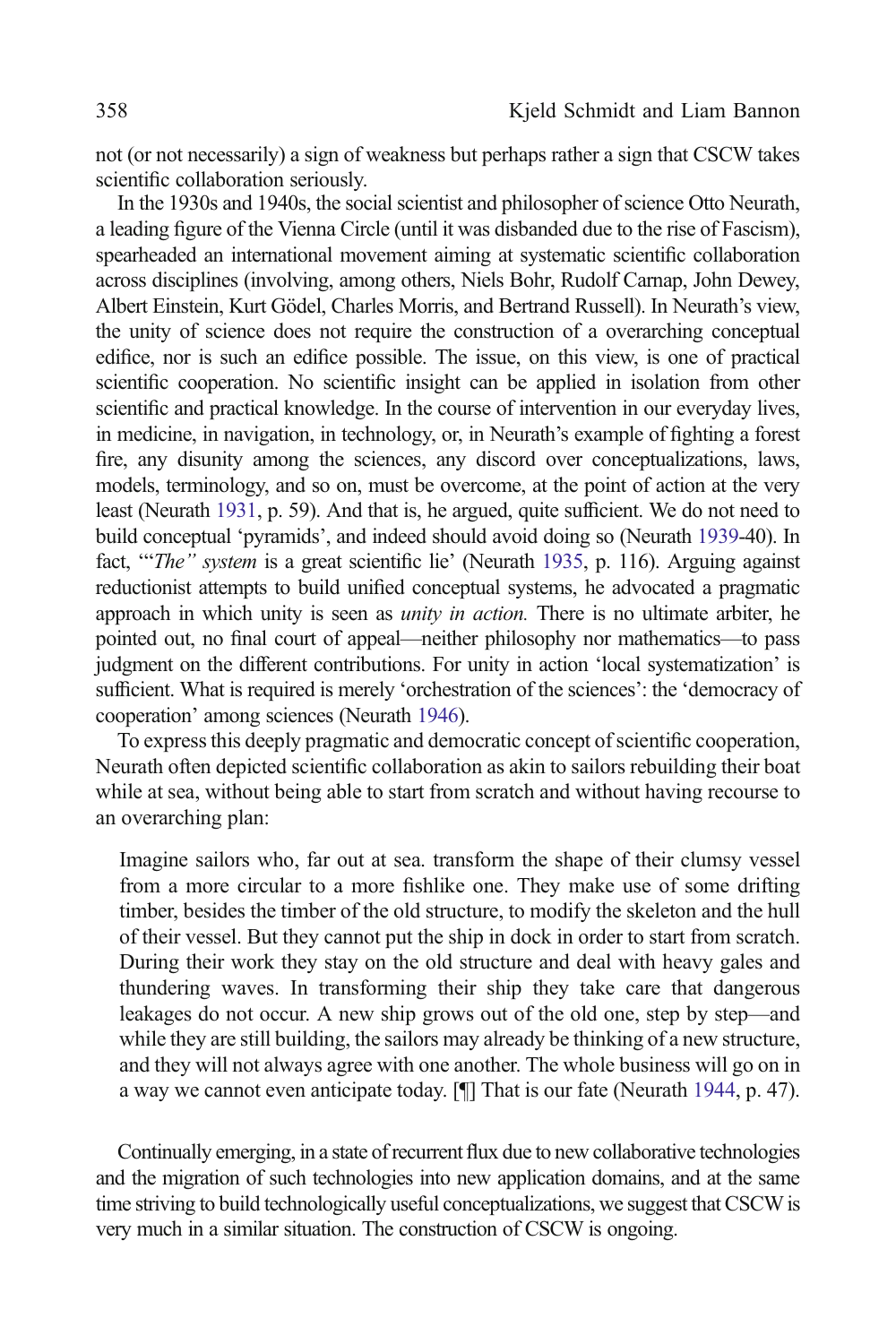| ٦ |
|---|
|   |
|   |
|   |
| ▄ |

<span id="page-14-0"></span>

|             |                                                                  |                              |                                      |                                                        |                                          | Constructing CSCW: The First Quarter Century                                                                                                |                                               |                                     |                                                    |                                       |                                         |                                                      |                                                                     |                                                                |                                   |                                               |                                                    |                                                                                                  |                                                            | 359                      |
|-------------|------------------------------------------------------------------|------------------------------|--------------------------------------|--------------------------------------------------------|------------------------------------------|---------------------------------------------------------------------------------------------------------------------------------------------|-----------------------------------------------|-------------------------------------|----------------------------------------------------|---------------------------------------|-----------------------------------------|------------------------------------------------------|---------------------------------------------------------------------|----------------------------------------------------------------|-----------------------------------|-----------------------------------------------|----------------------------------------------------|--------------------------------------------------------------------------------------------------|------------------------------------------------------------|--------------------------|
|             |                                                                  | Editor(s) and citation       | Ina Wagner and Andrew Clement (1994) | Liam Bannon (1994; 1995)                               | Bertram C. Bruce & Mike Sharples (1994)  | Joseph E. Mograth & Holly Arrow (1995)                                                                                                      | The COOP Group [Manuel Zacklad et al.] (1996) | Kjeld Schmidt & Wes Sharrock (1996) | Richard Bentley, Uwe Busbach & David Kerr (1997)   | Paul Dourish (1998)                   | Jeanette Blomberg & Finn Kensing (1998) | Bonnie A. Nardi & Yrjö Engeström (1998)              | Helge Kahler, Anders Mørch, Oliver Stiemerling & Volker Wulf (2000) | Mark Klein, Chrysanthos Dellarocas, & Abraham Bernstein (2000) | Ole Hanseth & Kristin Braa (2001) | Bonnie Nardi & David Redmiles (2001)          | Kjeld Schmidt, Christian Heath & Tom Rodden (2002) | Jean-François Boujut & Claudia Eckert (2003)                                                     | J.H. Erik Andriessen, Marike Hettinga & Volker Wulf (2003) | (continued on next page) |
| 1. Appendix | Table 1. Special issues published in the CSCW Journal 1992-2013. | Special issue title or theme | NetWORKing                           | Do Categories Have Politics? [Suchman-Winograd debate] | Computer-Supported Collaborative Writing | Time, Technology, and Groups: Development, Interaction,<br>Computer-Mediated<br>and Task Performance over Time in<br>vs Face-to-Face Groups | The Design of Cooperative Systems             | Studies of Cooperative Design       | The World Wide Web as Enabling Technology for CSCW | Interaction and Collaboration in MUDs | Participatory Design                    | of Invisble Work<br>A Web on the Wind: The Structure | Work<br>Tailorable Systems and Cooperative                          | Adaptive Workflow Systems                                      | IT Infrastructures                | Design<br>Activity Theory and the Practice of | Awareness in CSCW                                  | The Role of Objects in Design Co-Operation: Communication<br>through Physical or Virtual Objects | Evolving Use of Groupware                                  |                          |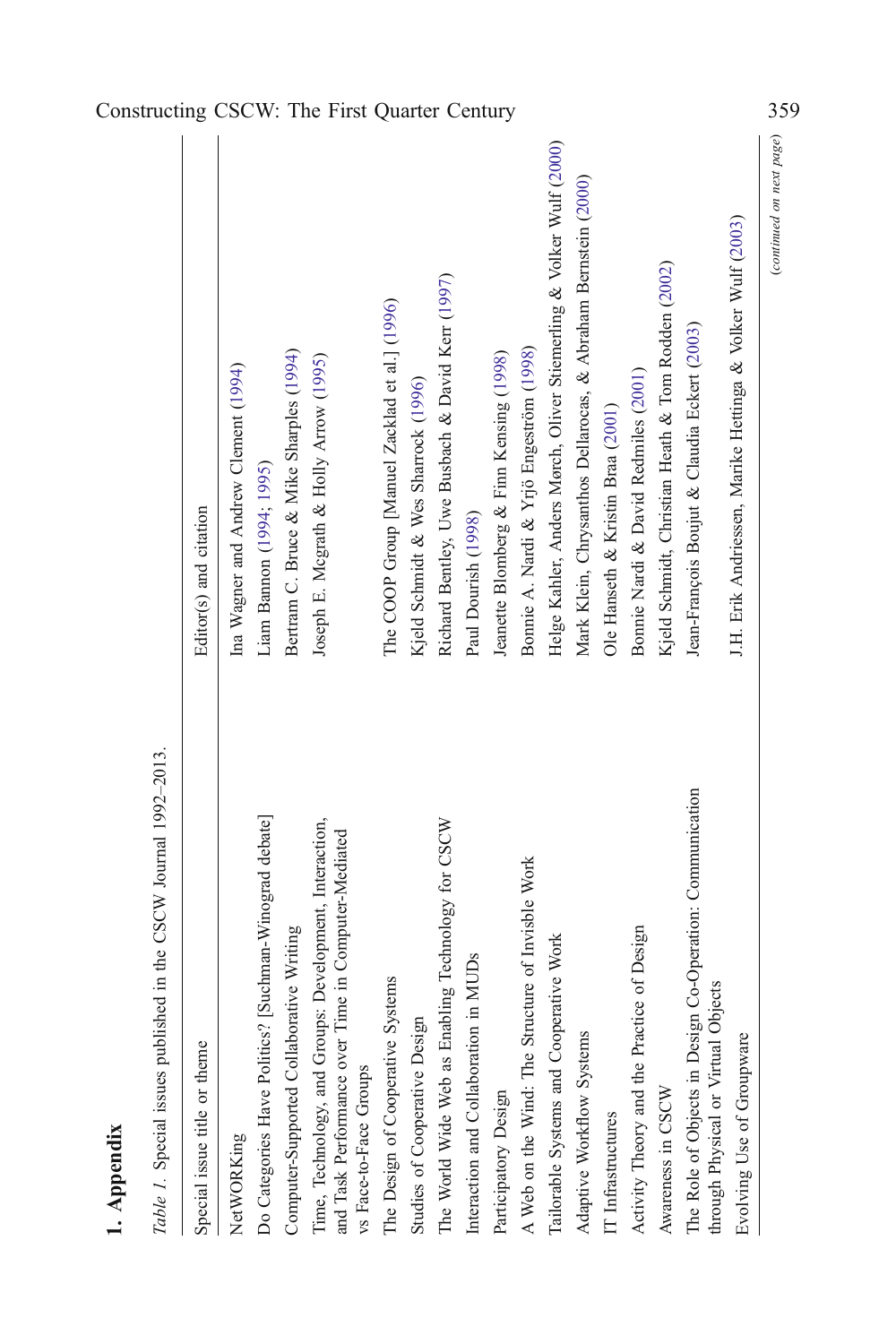| Table 1. (continued)                                                                               |                                                                                            |
|----------------------------------------------------------------------------------------------------|--------------------------------------------------------------------------------------------|
| Special issue title or theme                                                                       | Editor(s) and citation                                                                     |
| CSCW<br>Context-Aware Computing in                                                                 | Albrecht Schmidt, Tom Gross & Mark Billinghurst (2004)                                     |
| Heterogeneous Facets of CSCW                                                                       | Carla Simone & Marilyn Tremaine (2004)                                                     |
| Information Infrastructures for Distributed Collective Practices                                   | William Turner, Geoffrey Bowker, Les Gasser & Manuel Zacklad (2004)                        |
| Supporting Scientific Collaboration: Methods, tools and concepts                                   | Marina Jirotka, Rob Procter, Tom Rodden & Geoffrey C. Bowker (2006)                        |
| Computer Supported Cooperative Work and Dependable Healthcare Systems                              | Rob Procter, Mark Rouncefield, Ellen Balka & Marc Berg (2006)                              |
| Leisure Technologies                                                                               | Barry Brown & Louise Barkhuus (2007)                                                       |
| Learning in Communities                                                                            | Jack Carroll (2007)                                                                        |
| Learning and Work                                                                                  | Timothy Koschmann (2008)                                                                   |
| Settings for Collaboration: The Role of Place                                                      | Luigina Ciolfi, Geraldine Fitzpatrick & Liam Bannon (2008)                                 |
| Consistency Management in Synchronous Collaboration                                                | Prasun Dewan (2008)                                                                        |
| Diagnostic Work                                                                                    | Monika Büscher, Jacki O'Neill & John Rooksby (2009)                                        |
| Software Development as Cooperative Work                                                           | Yvonne Dittrich, Dave W. Randall & Janice Singer (2009)                                    |
| Sociotechnical Studies of Cyberinfrastructure and<br>e-Research: Supporting Collaborative Research | Charlotte P. Lee, David Ribes, Matthew J. Bietz, Helena<br>Karasti & Marina Jirotka (2010) |
| Information Infrastructures for Healthcare                                                         | Jørgen P. Bansler & Finn Kensing (2010)                                                    |
| Project Management in E-Science: Challenges and Opportunities                                      | Dimitrina Spencer, Ann Zimmerman & David Abramson (2011)                                   |
| Socially Embedded Collaborative Practice                                                           | Myriam Lewkowicz & Markus Rohde (2011)                                                     |
| Knowledge Management in Action                                                                     | Carla Simone, Mark Ackerman & Volker Wulf (2012)                                           |
| Collective Intelligence in Organizations: Tools and Studies                                        | Antonietta Grasso & Gregorio Convertino (2012)                                             |
| Differentiated Awareness-Support in Computer Supported Collaborative Work                          | Gwendolyn L. Kolfschoten, Thomas Herrmann &<br>Stephan Lukosch (2013)                      |
|                                                                                                    |                                                                                            |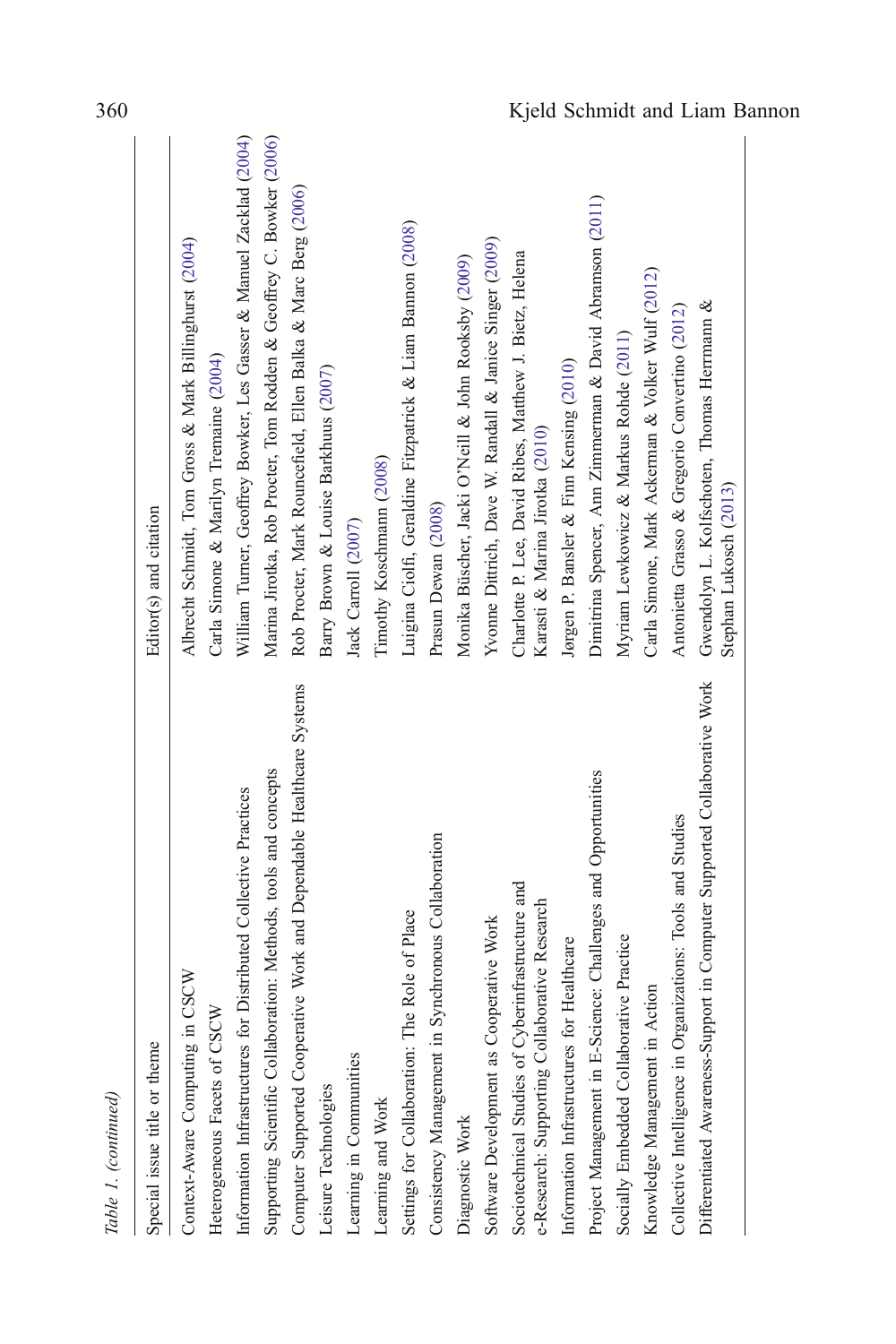### <span id="page-16-0"></span>**References**

- Abbate, Janet Ellen (1999). *Inventing the Internet*. Cambridge, Mass., and London: The MIT Press. (Paperback ed., 2000).
- Académie Royale des Sciences (1761). Avertisement de l'Academie des Sciences de Paris (1761). In Académie Royale des Sciences: *Descriptions des arts et métiers, faites ou approuvées par* Messieurs de l'Académie royale des sciences de Paris. Neuchatel: Société typographique, 1771, vol. 1, pp. xvi–xix. (2nd ed).
- Ackerman, Mark S.; and Christine A. Halverson (1998). Considering an organization's memory. In S. E. Poltrock and J. Grudin (eds.): CSCW'98: Proceedings of the Conference on Computer-Supported Cooperative Work, 14–18 November 1998, Seattle, Washington. New York: ACM Press, pp. 39–48.
- Ackerman, Mark S.; Christine A. Halverson; Thomas Erickson; and Wendy A. Kellogg (eds.) (2007). Resources, Co-Evolution and Artifacts: Theory in CSCW. London: Springer.
- Ackerman, Mark S.; Juri Dachtera; Volkmar Pipek; and Volker Wulf (2013). Sharing knowledge and expertise: The CSCW view of knowledge management. Computer Supported Cooperative Work (CSCW): The Journal of Collaborative Computing and Work Practices, vol. 22, no. 4–6, 2013.—CSCW Jubilee Issue.
- Andersen, Peter Bøgh; Peter H. Carstensen; and Morten Nielsen (2000). Dimensions of coordination. In M. Schoop and C. Quix (eds.): Fifth International Conference on the Language-Action Perspective on Communication Modeling, Aachen, Germany, Aechener Informatik-Bericht, 2000, vol. 2000–6, pp. 41–60.
- Anderson, Robert J. (1997). Work, ethnography, and system design. In A. Kent and J. G. Williams (eds.): The Encyclopedia of Microcomputing, vol. 20. New York: Marcel Dekker, pp. 159–183.
- Anderson, Robert J. (2000). Where the rubber hits the road: Notes on the deployment practices in workplace studies. In P. Luff, et al. (eds.): Workplace Studies: Recovering Work Practice and Informing System Design. Cambridge: Cambridge University Press, pp. 215–229.
- Andriessen, J. H. Erik; Marike Hettinga; and Volker Wulf (eds.) (2003). Evolving Use of Groupware. [Special theme of] Computer Supported Cooperative Work (CSCW): The Journal of Collaborative Computing, vol. 12, no. 4. December 2003.
- Atzori, L; A Iera; G Morabito (2010). The Internet of things: A survey. Computer Networks, vol. 54, no. 15, 28 October 2010, pp. 2787–2805
- Baecker, Ronald M. (ed.) (1993). Readings in Groupware and Computer-Supported Cooperative Work: Assisting Human-Human Collaboration. San Mateo, Calif.: Morgan Kaufmann Publishers.
- Bannon, Liam J. (1986). Computer-Mediated Communication. In D. A. Norman and S. W. Draper (eds.): User Centered System Design. New Jersey: Lawrence Erlbaum, pp. 433–452.
- Bannon, Liam J. (1992). Perspectives on CSCW: From HCI and CMC to CSCW, In *EW-HCI'92*: Proceedings of the International Conference on Human-Computer Interaction, August 1992, St. Petersburg, Russia, pp. 148–158.
- Bannon, Liam J. (ed.) (1994). A new departure [The Suchman-Winograd debate: Part I]. [Special theme of] Computer Supported Cooperative Work (CSCW): An International Journal, vol. 2, no. 3. September 1994, pp. 175–198.
- Bannon, Liam J. (ed.) (1995). Commentaries and a response in the Suchman-Winograd debate [Part II]. [Special theme of] Computer Supported Cooperative Work (CSCW): An International Journal, vol. 3, no. 1. March 1995, pp. 29–95.
- Bannon, Liam J.; and Kjeld Schmidt (1989) CSCW: Four characters in search of a context, in P. Wilson, et al. (eds.): ECSCW'89: Proceedings of the 1st European Conference on Computer Supported Cooperative Work, 13–15 September 1989, Gatwick, London. London: Computer Sciences Company, pp. 358–372. <<http://www.ecscw.org/1989.htm>>
- Bansler, Jørgen P.; and Finn Kensing (eds.) (2010). Information Infrastructures for Healthcare. [Special theme of] Computer Supported Cooperative Work (CSCW): The Journal of Collaborative Computing, vol. 19, no. 6. December 2010.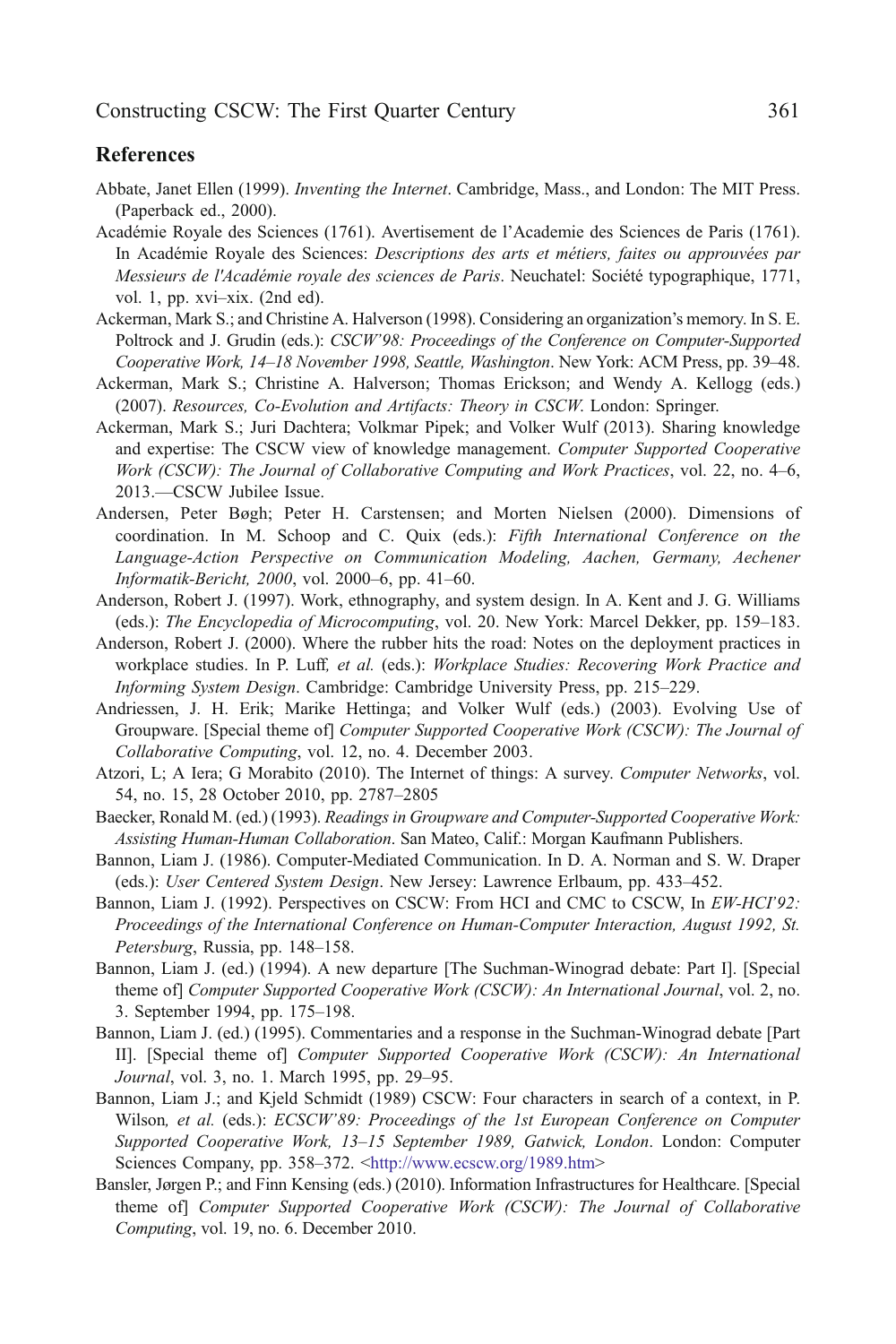- <span id="page-17-0"></span>Bardram, JE.; C Bossen (2005a). Mobility work: The spatial dimension of collaboration at a hospital. Computer Supported Cooperative Work (CSCW): The Journal of Collaborative Computing, vol. 14, no. 2, April 2005a, pp. 131–160
- Bardram, Jakob E.; and Claus Bossen (2005b). A web of coordinative artifacts: collaborative work at a hospital ward. In K. Schmidt, et al. (eds.): GROUP'05: International Conference on Supporting Group Work, 6–9 November 2005, Sanibel Island, Florida. New York: ACM Press, pp. 168–176.
- Bardram, Jakob E. (2000). Temporal coordination: On time and coordination of collaborative activities at a surgical department. Computer Supported Cooperative Work (CSCW): The Journal of Collaborative Computing, vol. 9, no. 9, May 2000, pp. 157–187.
- Barley, SR.; G Kunda (2001). Bringing work back in. *Organization Science*, vol. 12, no. 1, January–February 2001, pp. 76–95
- Beaudouin-Lafon, Michel (ed.) (1999). Computer Supported Co-operative Work. Chichester, England: John Wiley
- Benford, Steve; Chris Greenhalgh; Tom A. Rodden; and James Pycock (2001). Collaborative virtual environments. Communications of the ACM, vol. 44, no. 7, July 2001, pp. 79–85
- Bentley, Richard; Uwe Busbach; David Kerr; and Klaas Sikkel (eds.) (1997). Groupware and the World Wide Web. [Special theme of] Computer Supported Cooperative Work (CSCW): The Journal of Collaborative Computing, vol. 6, no. 2–3Kluwer Academic Publishers. June 1997.
- Berndtsson, Johan; and Maria Normark (1999). The coordinative functions of flight strips: Air Traffic Control work revisited. In S. C. Hayne (ed.): GROUP'99: International Conference on Supporting Group Work, 14–17 November 1999, Phoenix, Arizona. New York: ACM Press, pp. 101–110.
- Berners-Lee, Tim (1990). Information management: A proposal, Technical report. Geneva: CERN, May 1990. (2nd ed.; 1st ed. March 1989).—Reprinted in Tim Berners-Lee: Weaving the Web: The Past, Present and Future of the World Wide Web by its Inventor, London and New York, 1999. (Paperback ed., 2000), pp. 229–251.
- Bertelsen, Olav W.; and Susanne Bødker (2001). Cooperation in massively distributed information spaces. In W. Prinz, et al. (eds.): ECSCW 2001: Proceedings of the Seventh European Conference on Computer Supported Cooperative Work, 16–20 September 2001, Bonn, Germany. Dordrecht: Kluwer Academic Publishers, pp. 1–17.
- Billinghurst, M; H Kato (2002). Collaborative augmented reality. Communications of the ACM, vol. 45, no. 7, July 2002, pp. 64–70
- Blomberg, Jeanette; and Finn Kensing (eds.) (1998). Participatory Design. [Special theme of] Computer Supported Cooperative Work (CSCW): The Journal of Collaborative Computing, vol. 7, no. 3–4. September 1998.
- Blomberg, Jeanette; and Helena Karasti (2013). Reflections on 25 years of ethnography in CSCW. Computer Supported Cooperative Work (CSCW): The Journal of Collaborative Computing and Work Practices, vol. 22, no. 4–6, 2013.—CSCW Jubilee Issue.
- Boujut, Jean-François; and Claudia Eckert (eds.) (2003). The Role of Objects in Design Co-Operation: Communication through Physical or Virtual Objects. [Special theme of] Computer Supported Cooperative Work (CSCW): The Journal of Collaborative Computing, vol. 12, no. 2. June 2003.
- Bourdieu, Pierre (1980). Le sens pratique. Paris: Les Éditions de Minuit.—English translation: The Logic of Practice, translated by Richard Nice, Polity Press, Cambridge, 1990.
- Bowers, John M.; and Steven D. Benford (eds.) (1991). Studies in Computer Supported Cooperative Work: Theory, Practice and Design. Amsterdam: North-Holland.
- Bowers, John M.; and David Martin (1999). Informing collaborative information visualisation through an ethnography of ambulance control. In S. Bødker, et al. (eds.): ECSCW'99: Proceedings of the Sixth European Conference on Computer-Supported Cooperative Work, 12–16 September 1999, Copenhagen. Dordrecht: Kluwer Academic Publishers, pp. 311–330.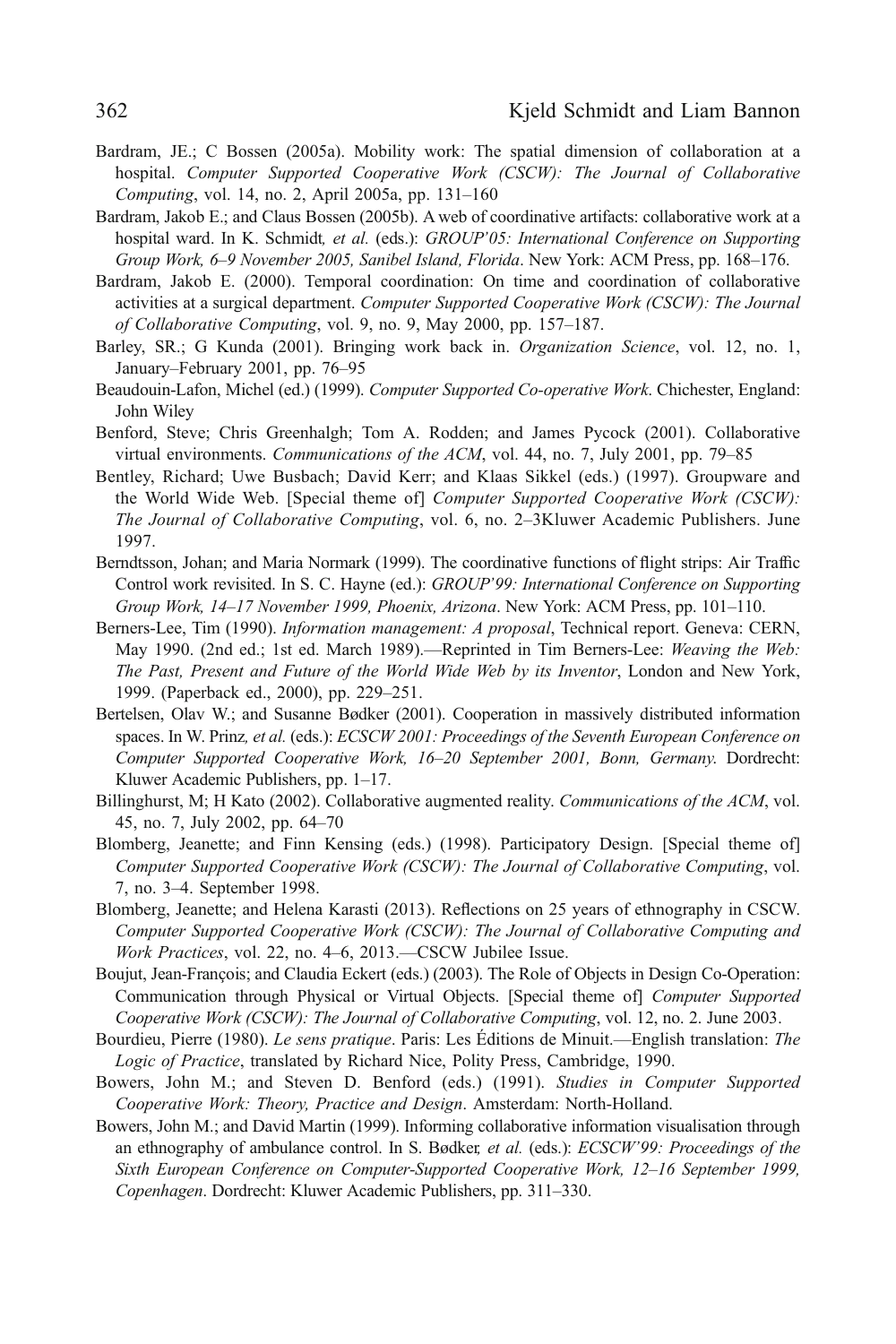- <span id="page-18-0"></span>Bowers, John M.; John Churcher; and Tim Roberts (1988). Structuring computer-mediated communication in COSMOS. In R. Speth (ed.): EUTECO'88: European Teleinformatics Conference on Research into Networks and Distributed Applications, 20–22 April 1988, Vienna, Austria. Organized by the European Action in Teleinformatics COST 11ter. Brussels and Luxemburg: North-Holland, pp. 195–209.
- Bowker, Geoffrey C.; and Susan Leigh Star (1999). Sorting Things Out: Classification and Its Consequences. Cambridge, Mass.: MIT Press.
- Bowker, Geoffrey C.; and Susan Leigh Star (1991) Situations vs. standards in long-term, wide-scale decision-making: The case of the International Classification of Diseases, in J. F. Nunamaker, Jr. and R. H. Sprague, Jr. (eds.): Proceedings of the Twenty-Fourth Annual Hawaii International Conference on System Sciences, 8–11 January 1991 Kauai, HawaiiIEEE Computer Society Press, vol. 4, pp. 73–81.
- Bowker, Geoffrey C.; Susan Leigh Star; William Turner; and Les Gasser (eds.) (1997). Social Science, Technical Systems, and Cooperative Work: Beyond the Great Divide. Mahwah, New Jersey: Lawrence Erlbaum Associates.
- Brown, Barry; and Louise Barkhuus (eds.) (2007). Leisure Technologies. [Special theme of] Computer Supported Cooperative Work (CSCW): The Journal of Collaborative Computing, vol. 16, no. 1–2. April 2007.
- Bruce, Bertram C.; and Mike Sharples (eds.) (1994). Computer-Supported Collaborative Writing. [Special theme of] Computer Supported Cooperative Work (CSCW): An International Journal, vol. 3, no. 3–4. September 1994.
- Büscher, Monica; Jacki O'Neill; and John Rooksby (eds.) (2009). Diagnostic Work. [Special theme of] Computer Supported Cooperative Work (CSCW): The Journal of Collaborative Computing, vol. 18, no. 2–3. June 2009.
- Button, Graham; and Wes W. Sharrock (1996). Project work: The organization of collaborative design and development in software engineering. Computer Supported Cooperative Work (CSCW): The Journal of Collaborative Computing, vol. 5, no. 4, December 1996, pp. 369–386
- Cabitza, Federico; and Carla Simone (2013). Computational Coordination Mechanisms: A tale of a struggle for flexibility. Computer Supported Cooperative Work (CSCW): The Journal of Collaborative Computing and Work Practices, vol. 22, no. 4–6, 2013.—CSCW Jubilee Issue.
- Carroll, John M. (ed.) (2007). Learning in Communities. [Special theme of] Computer Supported Cooperative Work (CSCW): The Journal of Collaborative Computing, vol. 16, no. 4–5. October 2007.
- Carstensen, Peter H.; and Morten Nielsen (2000). Guiding the Thrust! Analytical concepts in the service of coordination support systems. In R. Dieng, et al. (eds.): Designing Cooperative Systems: The Use of Theories and Models. Proceedings of the 4th International Conference on the Design of Cooperative Systems (COOP 2000) [23–26 May 2000, Sophia Antipolis, France]. Amsterdam etc.: IOS Press, pp. 131–146
- Carstensen, Peter H.; and Morten Nielsen (2001). Characterizing Modes of Coordination: A Comparison between Oral and Artifact based Coordination. In C. A. Ellis, et al. (eds.): GROUP'01: International Conference on Supporting Group Work, 30 September–3 October 2001, Boulder, Colorado. New York: ACM Press, pp. 81–90.
- Carstensen, Peter H.; Morten Nielsen; and Kjeld Schmidt (1997). Is it a bug, or is it a feature? Taking the social organization of work into account in human-machine systems design. In E. F. Fallon, et al. (eds.): ALLFN'97. Revising the allocation of functions: New perspectives, Galway, Ireland, 1–3 October 1997IEA Press, pp. 57–72.
- Christensen, Lars Rune (2012). Coordinative Practices in the Building Process: An Ethnographic Perspective. London: Springer.
- Ciolfi, Luigina; Geraldine Fitzpatrick; and Liam J. Bannon (eds.) (2008). Settings for Collaboration: The Role of Place. [Special theme of] Computer Supported Cooperative Work (CSCW): The Journal of Collaborative Computing, vol. 17, no. 2–3. April–June 2008.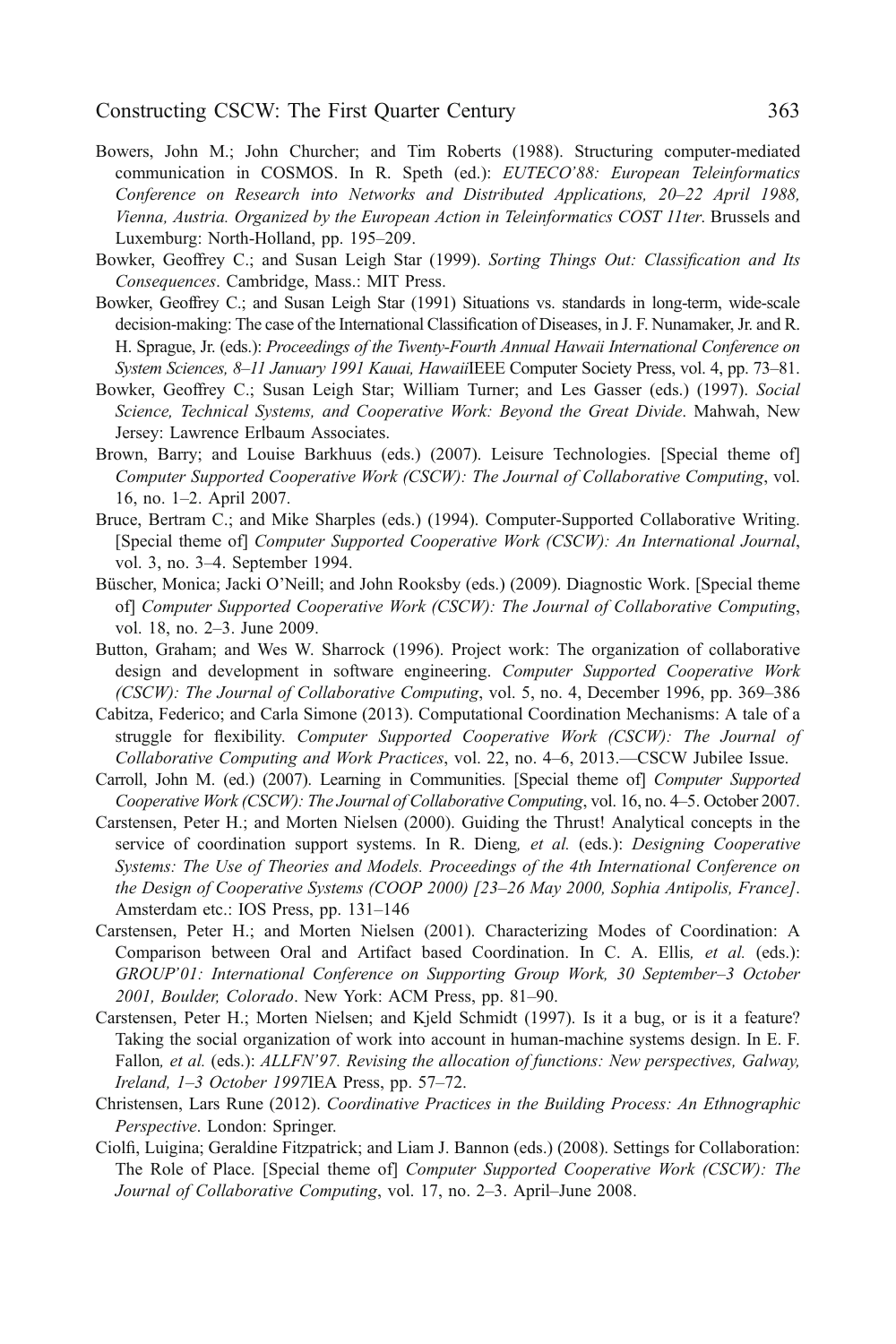- <span id="page-19-0"></span>COOP Group (ed.) (1996). The Design of Cooperative Systems. [Special theme of] Computer Supported Cooperative Work (CSCW): The Journal of Collaborative Computing, vol. 5, no. 2–3. June 1996.
- Decortis, Françoise (1994). Analyse des processus cognitifs temporels dans un système dynamique complexe: Le cas de la conduite d'un haut forneau en sidéurgie. European Commission, Joint Research Centre, Institute for Systems Engineering and Informatics, August 1994. Technical Note.—No. I.94.118 (ISEI/IE/2780/94).
- Dewan, Prasun (ed.) (2008). Consistency Management in Synchronous Collaboration. [Special theme of] Computer Supported Cooperative Work (CSCW): The Journal of Collaborative Computing, vol. 17, no. 5–6. December 2008.
- Diderot, Denis; and Jean Le Rond d'Alembert (1750). [Prospectus:] Encyclopédie méthodique, par ordre de matières, ou Bibliothèque complète de toutes les connoissances humaines. Paris.—Liège: M. Ansiaux, 1783.
- Diderot, Denis; and Jean Le Rond d'Alembert (1751). Discourse préliminaires des editeurs. In D. Diderot and J. L. R. d'Alembert (eds.): Encyclopédie, ou dictionnaire raisonné des sciences, des arts et des métiers, vol. 1. Paris: Briasson, David, Le Breton & Durand, pp. i–xiv. Text ed. by R. Morrissey.—Chicago: ARTFL Encyclopédie Projet, University of Chicago, 2008. <[http://](http://encyclopedie.uchicago.edu/) [encyclopedie.uchicago.edu>](http://encyclopedie.uchicago.edu/)
- Dittrich, Yvonne; David W. Randall; and Janice Singer (eds.) (2009). Software Development as Cooperative Work. [Special theme of] Computer Supported Cooperative Work (CSCW): The Journal of Collaborative Computing, vol. 18, no. 5–6. December 2009.
- Dourish, Paul (ed.) (1998). Interaction and Collaboration in MUDs. [Special theme of] Computer Supported Cooperative Work (CSCW): The Journal of Collaborative Computing, vol. 7, no. 1–2. March 1998.
- Dourish, Paul (2001). Where the Action is: The Foundation of Embodied Interaction. Cambridge, Mass.: MIT Press.
- Dourish, Paul (2006). Re-space-ing place: "Place" and "space" ten years on. In P. J. Hinds and D. Martin (eds.): Proceedings of CSCW'06: The 20th Anniversary Conference on Computer Supported Cooperative Work, Banff, Alberta, Canada, 4–8 November 2006. New York: ACM Press, pp. 299–308.
- Egger, Edeltraud; and Ina Wagner (1993). Negotiating temporal orders: The case of collaborative time management in a surgery clinic. Computer Supported Cooperative Work (CSCW): An International Journal, vol. 1, no. 4, 1993, pp. 255–275
- Ellis, Clarence A. (1979). Information control nets: A mathematical model of office information flow. In: Proceedings of the ACM Conference on Simulation, Measurement and Modeling, August 1979, Boulder, Colorado. New York: ACM, pp. 225–239.
- Ellis, Clarence A.; and Gary J. Nutt (1980). Office information systems and computer science. Computing Surveys, vol. 12, no. 1, March 1980, pp. 27–60
- Fillipi, Geneviève; and Jacques Theureau (1993). Analyzing cooperative work in an urban traffic control room for the design of a coordination support system. In G. De Michelis, et al. (eds.): ECSCW'93: Proceedings of the Third European Conference on Computer-Supported Cooperative Work, 13–17 September 1993, Milano, Italy. Dordrecht: Kluwer Academic Publishers, pp. 171–186.
- Finn, Kathleen E.; Abigail J. Sellen; and Sylvia B. Wilbur (eds.) (1997). Video-Mediated Communication. Mahwah, New Jersey: Lawrence Erlbaum.
- Fitzpatrick, Geraldine (2004). Integrated care and the working record. Health Informatics Journal, vol. 10, no. 4, pp. 291–302
- Fitzpatrick, Geraldine; and Gunnar Ellingsen (2013). A review of 25 years of CSCW research in healthcare: Contributions, challenges and future agendas. Computer Supported Cooperative Work (CSCW): The Journal of Collaborative Computing and Work Practices, vol. 22, no. 4–6, 2013.—CSCW Jubilee Issue.
- Fitzpatrick, Geraldine; Simon M. Kaplan; and Tim Mansfield (1996). Physical spaces, virtual places and social worlds: A study of work in the virtual. In G. M. Olson, et al. (eds.): CSCW'96: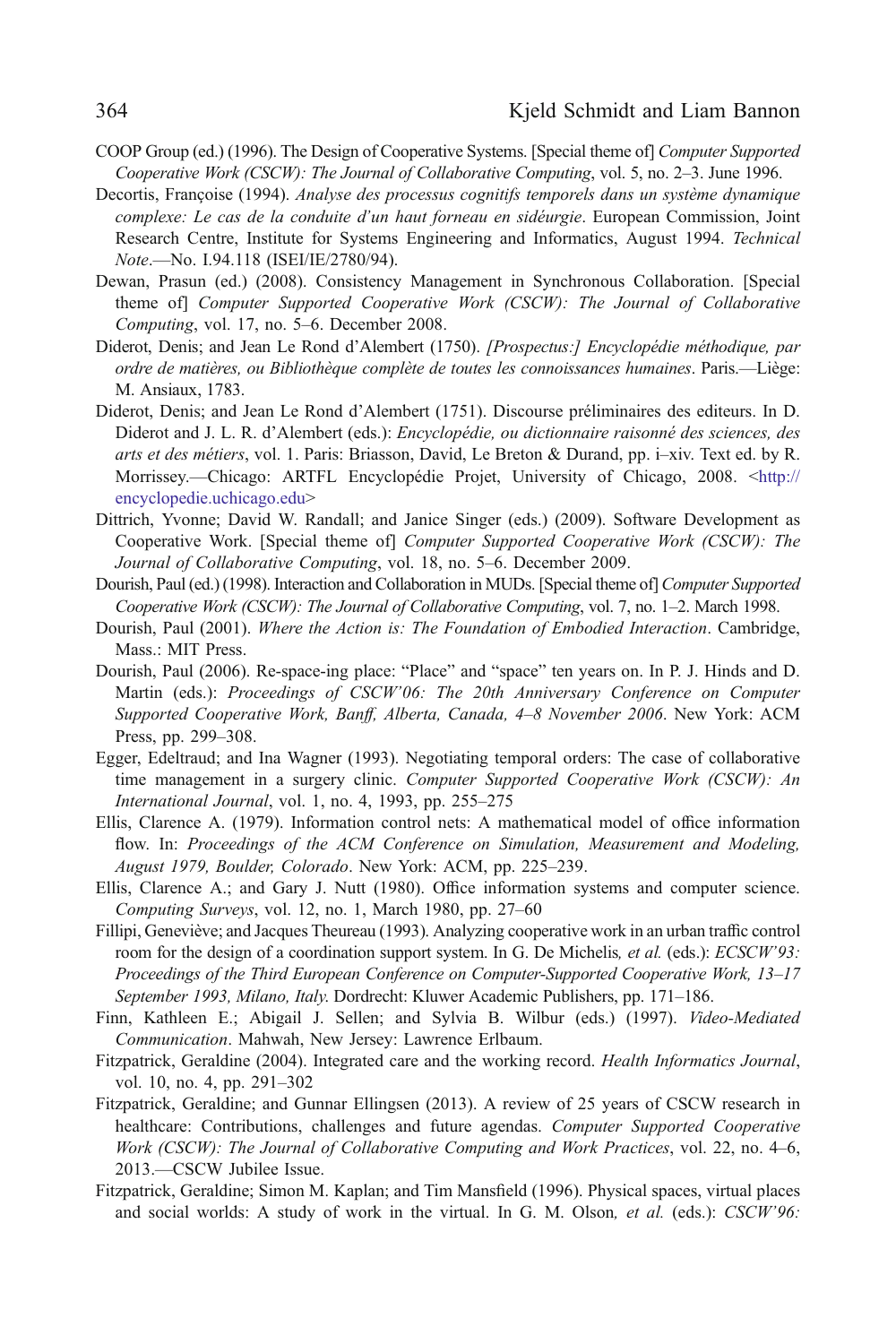<span id="page-20-0"></span>Proceedings of the Conference on Computer-Supported Cooperative Work, 16–20 November 1996, Boston, Mass. New York: ACM press, pp. 334–343.

- Flores, Fernando; Michael Graves; Brad Hartfield; and Terry Winograd (1988). Computer systems and the design of organizational interaction. ACM Transactions on Office Information Systems, vol. 6, no. 2, April 1988, pp. 153–172
- Galegher, Jolene; Robert E. Kraut; and Carmen Egido (eds.) (1990). Intellectual Teamwork: Social and Technological Foundations of Cooperative Work. Hillsdale, New Jersey: Lawrence Erlbaum.
- Gasser, Les (1986). The integration of computing and routine work. ACM Transactions on Office Information Systems, vol. 4, no. 3, July 1986, pp. 205–225
- Gerson, Elihu M.; and Susan Leigh Star (1986). Analyzing due process in the workplace. ACM Transactions on Office Information Systems, vol. 4, no. 3, July 1986, pp. 257–270
- Gillies, James; and Robert Cailliau (2000). How the Web was Born: The Story of the World Wide Web. Oxford: Oxford University Press.
- Goodwin, Charles; and Marjorie Harness Goodwin (1996). Seeing as a situated activity: Formulating planes. In Y. Engeström and D. Middleton (eds.): Cognition and Communication at Work. Cambridge: Cambridge University Press, pp. 61–95.
- Grasso, Maria Antonietta; and Gregorio Convertino (eds.) (2012). Collective Intelligence in Organizations: Tools and Studies. [Special theme of] Computer Supported Cooperative Work (CSCW): The Journal of Collaborative Computing and Work Practices, vol. 21, no. 4–5. October 2012.
- Greenberg, Saul (ed.) (1991). Computer-supported Cooperative Work and Groupware. London: Academic Press.
- Greif, Irene (ed.) (1988a). Computer-Supported Cooperative Work: A Book of Readings. San Mateo, Calif.: Morgan Kaufmann Publishers.
- Greif, Irene (1988b). Overview. In I. Greif (ed.): Computer-Supported Cooperative Work: A Book of Readings. San Mateo, Calif.: Morgan Kaufmann Publishers, pp. 5–12.
- Greif, I; SK Sarin (1987). Data sharing in group work. ACM Transactions on Office Information Systems, vol. 5, no. 2, April 1987, pp. 187–211
- Grinter, Rebecca E. (1997). Doing software development: Occasions for automation and formalisation. In J. A. Hughes, et al. (eds.): ECSCW'97: Proceedings of the Fifth European Conference on Computer-Supported Cooperative Work, 7–11 September 1997, Lancaster, U.K. Dordrecht: Kluwer Academic Publishers, pp. 173–188
- Grinter, Rebecca E. (1996). Understanding Dependencies: A Study of the Coordination Challenges in Software Development, PhD diss., University of California, Irvine,1996.
- Gross, Tom (2013). Supporting effortless coordination: 25 years of awareness research. Computer Supported Cooperative Work (CSCW): The Journal of Collaborative Computing and Work Practices, vol. 22, no. 4–6, 2013.—CSCW Jubilee Issue.
- Grudin, J (1994). Groupware and social dynamics: Eight challenges for developers. Communications of the ACM, vol. 37, no. 1, January 1994, pp. 92–105.
- Grudin, Jonathan; and Steven E. Poltrock (2012). Taxonomy and theory in Computer Supported Cooperative Work. In S. W. J. Kozlowski (ed.): The Oxford Handbook of Organizational Psychology, vol. 2. Oxford: Oxford University Press, pp. 1323–1348.
- Halverson, Christine A. (1995). Inside the Cognitive Workplace: New Technology and Air Traffic Control, PhD diss., University of California, San Diego,1995.
- Halverson, Christine A. (2002). Activity theory and distributed cognition: Or what does CSCW need to do with theories? Computer Supported Cooperative Work (CSCW): The Journal of Collaborative Computing, vol. 11, no. 1–2, March 2002, pp. 243–267.
- Hammer, Michael; and Marvin Sirbu (1980) What is office automation?, in: Office Automation Conference, 3–5 March 1980, Atlanta, Georgia. Reston, Virginia: AFIPS Press, pp. 37–49.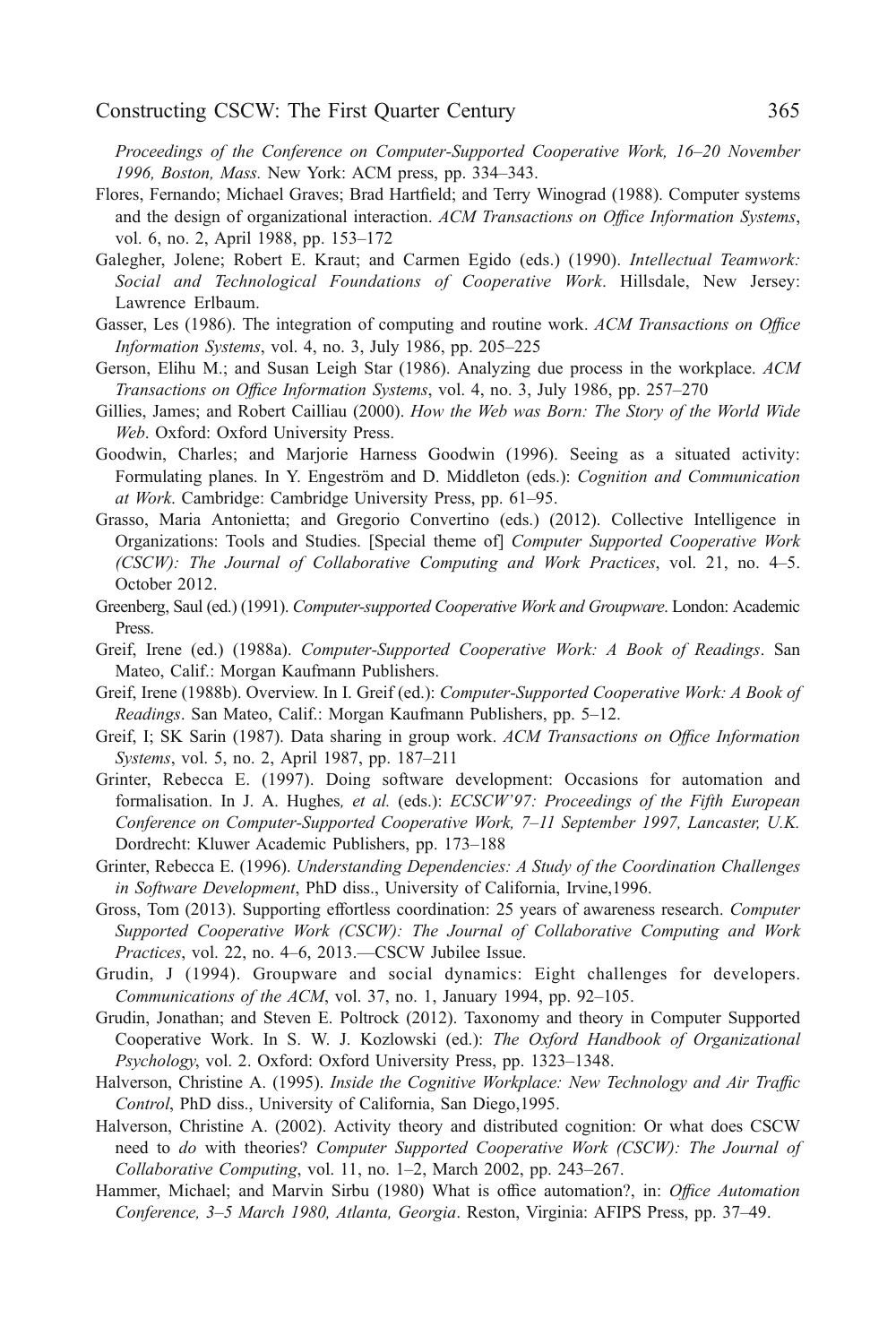- <span id="page-21-0"></span>Hanseth, Ole; and Kristin Braa (eds.) (2001). IT Infrastructures. [Special theme of] *Computer* Supported Cooperative Work (CSCW): The Journal of Collaborative Computing, vol. 10, no. 3– 4. September 2001.
- Hardy, Ian R. (1996). The Evolution of ARPANET email, History thesis paper, University of California at Berkeley, Berkeley, Calif., 13 May 1996. <http://www.ifl[a.org.sg/documents/](http://www.ifla.org.sg/documents/internet/hari1.txt) [internet/hari1.txt>](http://www.ifla.org.sg/documents/internet/hari1.txt)
- Harper, Richard H. R.; and John A. Hughes (1993). What a f—ing system! Send'em all to the same place and then expect us to stop'em hitting: Managing technology work in air traffic control. In G. Button (ed.): Technology in Working Order: Studies of Work, Interaction, and Technology. London and New York: Routledge, pp. 127–144.
- Harper, Richard H. R.; John A. Hughes; and Dan Z. Shapiro (1989a) Working in harmony: An examination of computer technology in air traffic control, in P. Wilson, et al. (eds.): ECSCW'89: Proceedings of the 1st European Conference on Computer Supported Cooperative Work, 13–15 September 1989, Gatwick, London. London, pp. 73–86.
- Harper, Richard H. R.; John A. Hughes; and Dan Z. Shapiro (1989b). The Functionality of Flight Strips in ATC Work: The report for the Civil Aviation Authority. Lancaster, U.K.: Lancaster Sociotechnics Group, Department of Sociology, Lancaster University, January 1989b.
- Harper, Richard H. R.; John A. Hughes; and Dan Z. Shapiro (1991). Harmonious working and CSCW: Computer technology and air traffic control. In J. M. Bowers and S. D. Benford (eds.): Studies in Computer Supported Cooperative Work: Theory, Practice and Design. Amsterdam: North-Holland, pp. 225–234.
- Harper, Richard H. R.; David W. Randall; and Mark Rouncefield (2000). Organisational Change and Retail Finance: An Ethnographic Perspective. London and New York: Routledge.
- Harrison, Steve (2009). Media Space: 20+ Years of Mediated Life. London: Springer.
- Harrison, Steve; and Paul Dourish (1996). Re-placing space: The roles of place and space in collaborative systems. In G. M. Olson, et al. (eds.): CSCW'96: Proceedings of the Conference on Computer-Supported Cooperative Work, 16–20 November 1996, Boston, Mass. New York: ACM Press, pp. 67–76.
- Heath, Christian C.; and Paul Luff (1991). Collaborative activity and technological design: Task coordination in London Underground control rooms. In L. J. Bannon, et al. (eds.): ECSCW'91: Proceedings of the Second European Conference on Computer-Supported Cooperative Work, 24–27 September 1991, Amsterdam. Dordrecht: Kluwer Academic Publishers, pp. 65–80.
- Heath, CC.; P Luff (1992). Collaboration and control: Crisis management and multimedia technology in London Underground control rooms. Computer Supported Cooperative Work  $(CSCW)$ : An International Journal, vol. 1, no. 1–2, 1992, pp. 69–94
- Heath, Christian C.; and Paul Luff (1996). Convergent activities: Line control and passenger information on the London Underground. In Y. Engeström and D. Middleton (eds.): Cognition and Communication at Work. Cambridge: Cambridge University Press, pp. 96–129.

Heath, Christian C.; and Paul Luff (2000). *Technology in Action*. Cambridge: Cambridge University Press.

- Heath, Christian C.; Marina Jirotka; Paul Luff; and Jon Hindmarsh (1995). Unpacking collaboration: the interactional organisation of trading in a City dealing room. Computer Supported Cooperative Work (CSCW): An International Journal, vol. 3, no. 2, 1995, pp. 147–165
- Heyer, Clint (2009). High-octane work: The oil and gas workplace. In I. Wagner, et al. (eds.): ECSCW 2009: Proceedings of the 11th European Conference on Computer-Supported Cooperative Work, 7–11 September 2009, Vienna, Austria. London: Springer, pp. 363–382.

Hinds, PJ.; S Kiesler (eds.) (2002). Distributed Work. Cambridge, Mass., and London: The MIT Press Holt, Anatol (1988). Diplans: A New Language for the Study and Implementation of Coordination.

ACM Transactions on Office Information Systems, vol. 6, no. 2, April 1988, pp. 109–125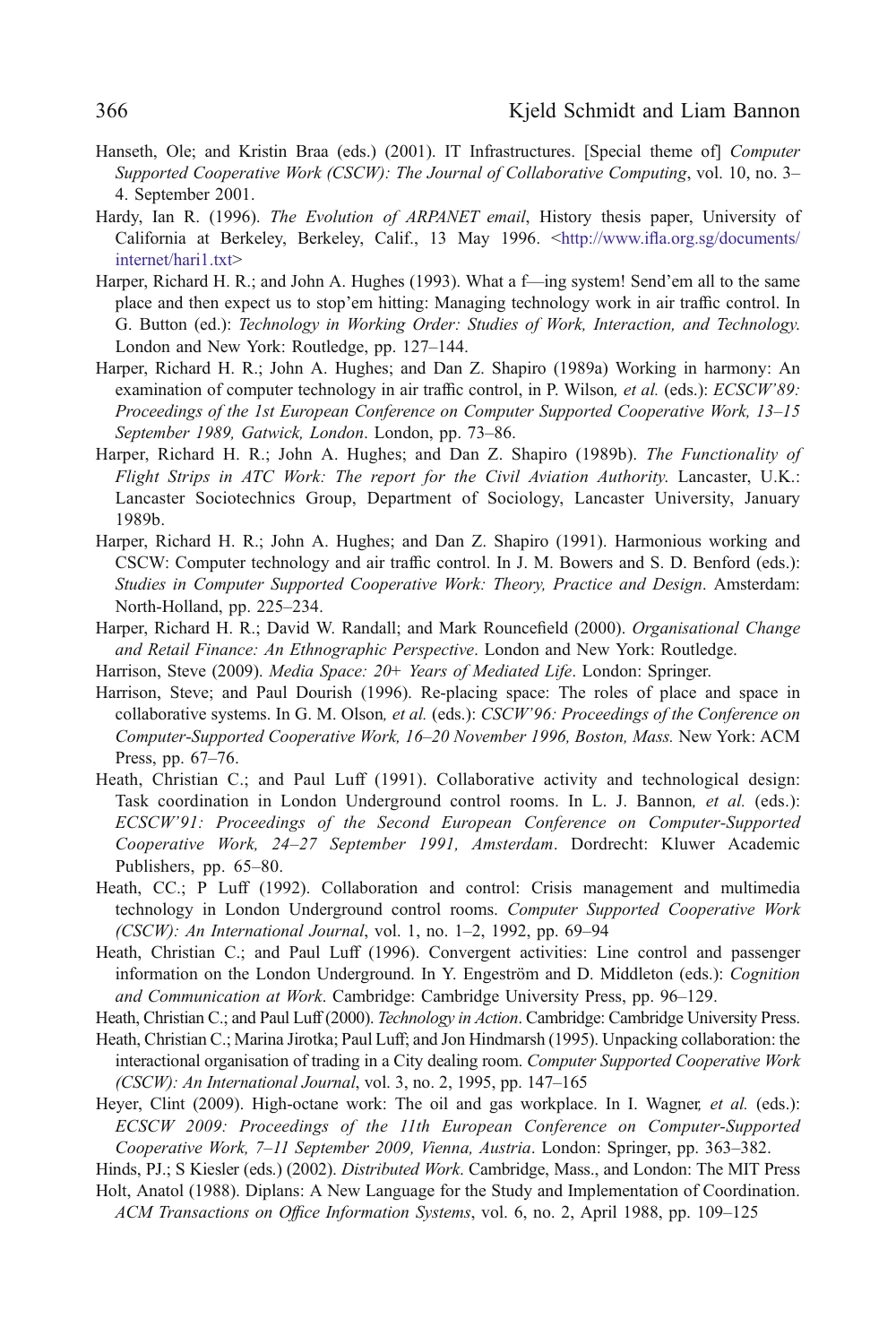- <span id="page-22-0"></span>Hughes, JA.; DZ Shapiro; WW Sharrock; R Anderson (1988). The Automation of Air Traffic Control. Lancaster, UK: Lancaster Sociotechnics Group, Department of Sociology, Lancaster University, October 1988
- Hughes, John A., et al. (1994). Perspectives on the social organisation of work. In J. A. Hughes, et al. (eds.): Field Studies and CSCW. Lancaster, UK: Computing Department, Lancaster University, pp. 129–160. COMIC Deliverable D2.2. [<http://www.comp.lancs.ac.uk/computing/](http://www.comp.lancs.ac.uk/computing/research/soft_eng/comic/) [research/soft\\_eng/comic/](http://www.comp.lancs.ac.uk/computing/research/soft_eng/comic/)>
- Hutchins, Edwin L. (1990). The technology of team navigation. In J. Galegher, et al. (eds.): Intellectual Teamwork: Social and Technological Foundations of Cooperative Work. Hillsdale, New Jersey: Lawrence Erlbaum, pp. 191–220.
- Hutchins, Edwin L. (1995). *Cognition in the Wild.* Cambridge, Mass., and London, England: The MIT Press
- Hutchins, Edwin L.; and Tove Klausen (1996). Distributed cognition in an airline cockpit. In Y. Engeström and D. Middleton (eds.): Cognition and Communication at Work. Cambridge: Cambridge University Press, pp. 15–34.
- Jirotka, Marina; Charlotte P. Lee; and Gary M. Olson (2013). Supporting Scientific Collaboration: Methods, tools and concepts. Computer Supported Cooperative Work (CSCW): The Journal of Collaborative Computing and Work Practices, vol. 22, no. 4–6, 2013.—CSCW Jubilee Issue.
- Jirotka, Marina; Rob Procter; Tom A. Rodden; and Geoffrey C. Bowker (eds.) (2006). Collaboration in e-Research. [Special theme of] Computer Supported Cooperative Work (CSCW): The Journal of Collaborative Computing, vol. 15, no. 4. August 2006.
- Jones, Patricia M. (1995). Cooperative work in mission operations: Analysis and implications for computer support. Computer Supported Cooperative Work (CSCW): An International Journal, vol. 3, no. 2, pp. 103–145
- Juhlin, Oskar; and Alexandra Weilenmann (2001). Decentralizing the control room: Mobile work and institutional order. In W. Prinz, et al. (eds.): ECSCW 2001: Proceedings of the Seventh European Conference on Computer Supported Cooperative Work, 16–20 September 2001, Bonn, Germany. Dordrecht: Kluwer Academic Publishers, pp. 379–398.
- Kahler, Helge; Anders Mørch; Oliver Stiemerling; and Volker Wulf (eds.) (2000). Tailorable Systems and Cooperative Work. [Special theme of] Computer Supported Cooperative Work (CSCW): The Journal of Collaborative Computing, vol. 9, no. 1. March 2000.
- Kerr, Elaine B.; and Starr Roxanne Hiltz (1982). Computer-Mediated Communication Systems: Status and Evaluation. Orlando, etc.: Academic Press.
- Kiesler, S; J Siegel; and TW McGuire (1984). Social psychological aspects of computer-mediated communication. American Psychologist, vol. 39, no. 10, October 1984, pp. 1123-1134
- Klein, Mark; Chrysanthos Dellarocas; and Abraham Bernstein (eds.) (2000). Adaptive Workflow Systems. [Special theme of] Computer Supported Cooperative Work (CSCW): The Journal of Collaborative Computing, vol. 9, no. 3–4. November 2000.
- Kolfschoten, Gwendolyn L.; Thomas Herrmann; and Stephan Lukosch (eds.) (2013). Differentiated Awareness-Support in Computer Supported Collaborative Work. [Special theme of] Computer Supported Cooperative Work (CSCW): The Journal of Collaborative Computing and Work Practices, vol. 22, no. 2–3. April 2013.
- Koschmann, Timothy (ed.) (2008). Learning and Work. [Special theme of] Computer Supported Cooperative Work (CSCW): The Journal of Collaborative Computing, vol. 17, no. 1–90Springer Netherlands. February 2008.
- Krasner, Herb; and Irene Greif (eds.) (1986). CSCW'86: Proceedings. Conference on Computer-Supported Cooperative Work, 3–5 December 1986, Austin, Texas. New York: ACM Press.
- Kraut, Robert E.; Jolene Galegher; and Carmen Egido (1986). Relationships and tasks in scientific collaborations. In H. Krasner and I. Greif (eds.): CSCW'86: Proceedings. Conference on Computer-Supported Cooperative Work, Austin, Texas, 3–5 December 1986. New York: ACM Press, pp. 229–245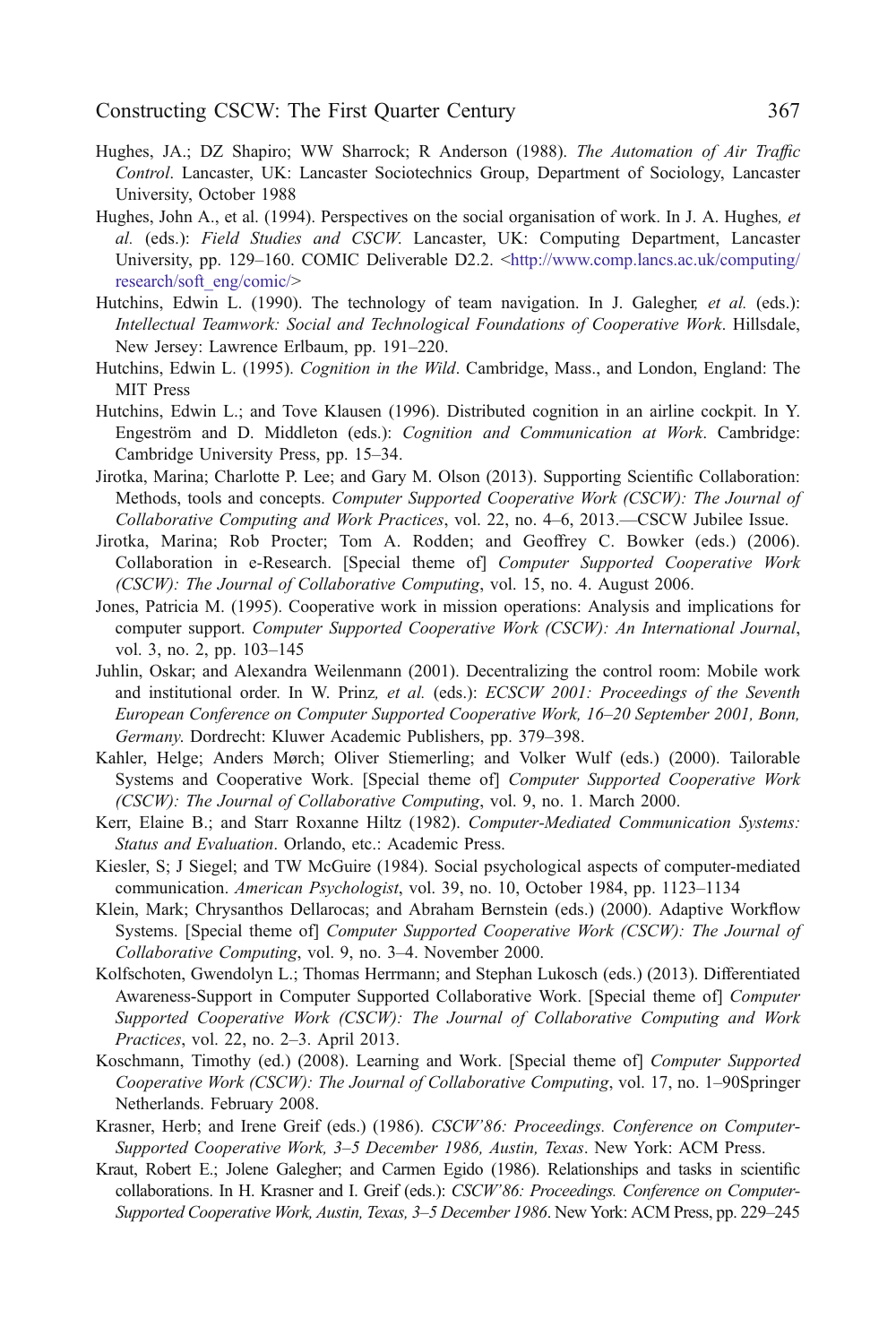- <span id="page-23-0"></span>Kraut, Robert E.; Carmen Egido; and Jolene Galegher (1988). Patterns of contact and communication in scientific research collaboration. In I. Greif and L. A. Suchman (eds.): CSCW'88: Proceedings of the Conference on Computer-Supported Cooperative Work, 26–28 September 1988, Portland, Oregon. New York: ACM Press, pp. 1–12.
- Kreifelts, T (1984). DOMINO: Ein System zur Abwicklung arbeitsteiliger Vorgänge im Büro. Angewandte Informatik, vol. 26, no. 4, pp. 137–146
- Kreifelts, Thomas, et al. (1991). Experiences with the DOMINO office procedure system. In L. J. Bannon, et al. (eds.): ECSCW'91: Proceedings of the Second European Conference on Computer-Supported Cooperative Work, 24–27 September 1991, Amsterdam. Dordrecht: Kluwer Academic Publishers, pp. 117–130.
- Lee, Charlotte P., et al. (eds.) (2010). Sociotechnical Studies of Cyberinfrastructure and e-Research: Supporting Collaborative Research. [Special theme of] Computer Supported Cooperative Work (CSCW): The Journal of Collaborative Computing, vol. 19. August 2010.
- Lewkowicz, Myriam; and Markus Rohde (eds.) (2011). Socially Embedded Collaborative Practice. [Special theme of] Computer Supported Cooperative Work (CSCW): The Journal of Collaborative Computing, vol. 20, no. 4–5. October 2011.
- Luff, Paul; and Christian C. Heath (1998). Mobility in collaboration. In S. E. Poltrock and J. Grudin (eds.): CSCW'98: Proceedings of the Conference on Computer-Supported Cooperative Work, 14–18 November 1998, Seattle, Washington. New York: ACM Press, pp. 305–314.
- Luff, Paul; Jon Hindmarsh; and Christian C. Heath (eds.) (2000). Workplace Studies: Recovering Work Practices and Informing System Design. Cambridge: Cambridge University Press.
- Lynch, Michael; and Wes W. Sharrock (2011). Ethnomethodology, vol. 1-4. London: SAGE Publications.
- Malone, TW. (1983). How do people organize their desks? Impications for the design of office information systems. ACM Transactions on Office Information Systems, vol. 1, no. 1, January 1983, pp. 99–112
- Malone, Thomas W., et al. (1987). Semistructured messages are surprisingly useful for computersupported coordination. ACM Transactions on Office Information Systems, vol. 5, no. 2, April 1987, pp. 115–131
- Mark, Gloria (2002). Extreme collaboration. Communications of the ACM, vol. 45, no. 6, June 2002, pp. 89–93
- Martin, D; M Rouncefield (2003). Making the organization come alive: Talking through and about the technology in remote banking. *Human-Computer Interaction*, vol. 18, no. 1–2, pp. 111–148
- Martin, David; Jacki O'Neill; David W. Randall; and Mark Rouncefield (2007). How can I help you? Call centres, classification work and coordination. Computer Supported Cooperative Work (CSCW): The Journal of Collaborative Computing, vol. 16, no. 3, June 2007, pp. 231–264
- McGrath, Joseph E.; and Holly Arrow (eds.) (1995). Time, Technology, and Groups: Development, Interaction, and Task Performance over Time in Computer-Mediated vs Face-to-Face Groups. [Special theme of] Computer Supported Cooperative Work (CSCW): An International Journal, vol. 4, no. 2–3. June 1995.
- Monteiro, Eric; Neil Pollock; Ole Hanseth; and Robin Williams (2013). From artefacts to infrastructures. Computer Supported Cooperative Work (CSCW): The Journal of Collaborative Computing and Work Practices, vol. 22, no. 4–6, 2013.—CSCW Jubilee Issue.
- Nardi, Bonnie A. (ed.) (1997). Context and Consciousness: Activity Theory and Human-Computer Interaction. Cambridge, Mass.: The MIT Press.
- Nardi, Bonnie A.; and Yrjö Engeström (eds.) (1998). A Web on the Wind: The Structure of Invisble Work. [Special theme of] Computer Supported Cooperative Work (CSCW): The Journal of Collaborative Computing, vol. 8, no. 1–2. March 1998.
- Nardi, Bonnie A.; and David Redmiles (eds.) (2001). Activity Theory and the Practice of Design. [Special theme of] Computer Supported Cooperative Work (CSCW): The Journal of Collaborative Computing, vol. 11, no. 1–2. March 2001.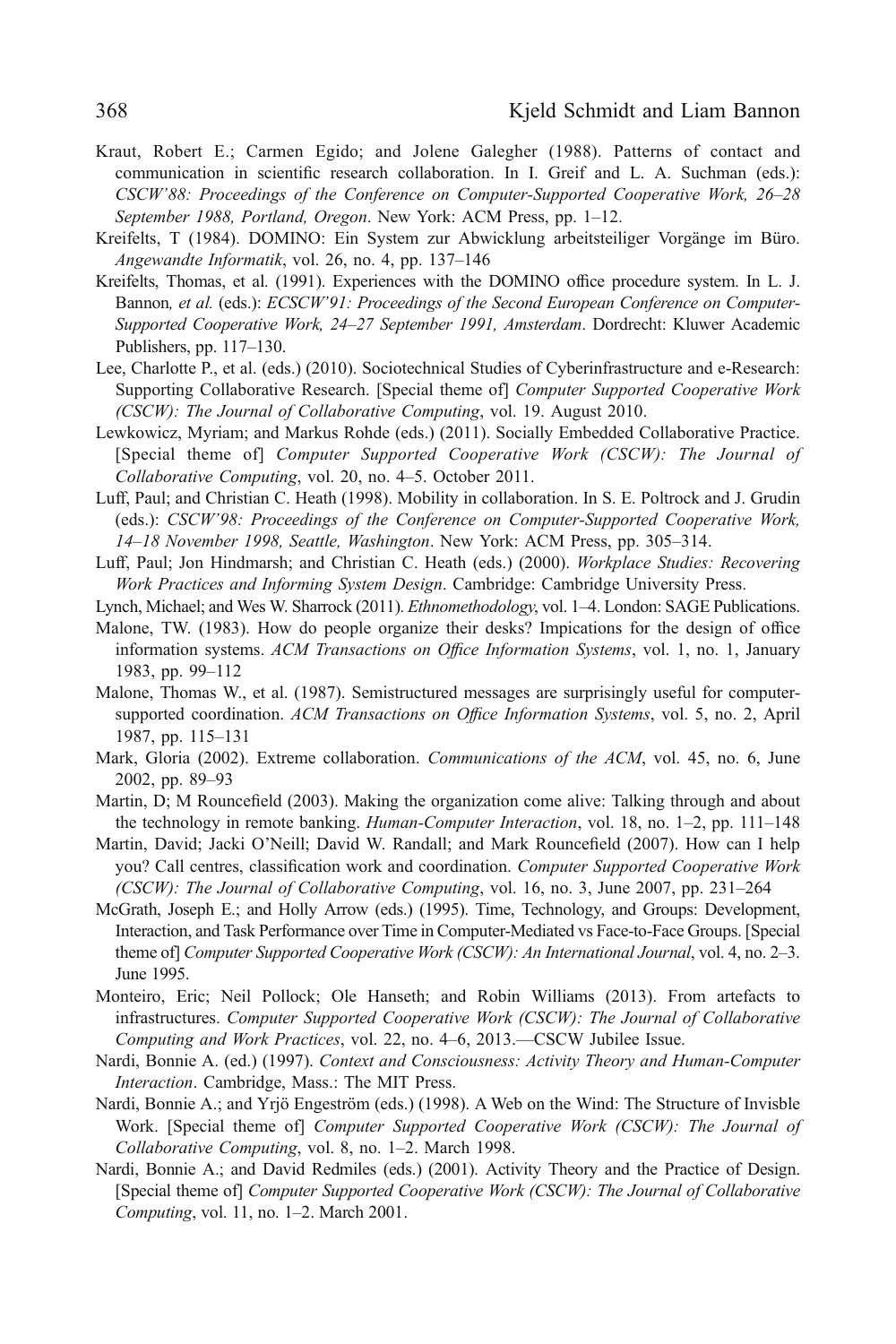- <span id="page-24-0"></span>Neurath, Otto (1931). Sociology in the framework of physicalism *(Erkenntnis*, 1931). Transl. from 'Soziologie im Physikalismus'. Transl. by R. S. Cohen and M. Neurath. Text ed. by R. S. Cohen and M. Neurath. In O. Neurath: Philosophical Papers, 1913–1946. Dordrecht: D. Reidel Publishing, 1983, pp. 58–90.
- Neurath, Otto (1935). The unity of science as a task (Erkenntnis, 1935). Transl. by R. S. Cohen and M. Neurath. Text ed. by R. S. Cohen and M. Neurath. In O. Neurath: Philosophical Papers, 1913–1946. Dordrecht: D. Reidel Publishing, 1983, pp. 115–119.
- Neurath, Otto (1938). Unified science as encyclopedic integration. In O. Neurath, et al. (eds.): International Encyclopedia of Unified Science, vol. I:1. Chicago: University of Chicago Press, pp. 1–27.—Chicago: University of Chicago Press, 1955.
- Neurath, Otto (1939–40). The social sciences and unified science (Journal of Unified Science (Erkenntnis), 1939–40). Text ed. by R. S. Cohen and M. Neurath. In O. Neurath: Philosophical Papers, 1913–1946. Dordrecht: D. Reidel Publishing, 1983, pp. 209–212.
- Neurath, Otto (1944). Foundations of the Social Sciences. Chicago: University of Chicago Press. (O. Neurath, et al. (eds.): International Encyclopedia of Unified Science, vol. II, no. 1).
- Neurath, Otto (1946). The orchestration of the sciences by the encyclopedism of logical empiricism (Philosophy and Phenomenological Research, 1946). Text ed. by R. S. Cohen and M. Neurath. In O. Neurath: Philosophical Papers, 1913–1946. Dordrecht: D. Reidel Publishing, 1983, pp. 230–242.
- Norman, Donald A. (1991). Cognitive artifacts. In J. M. Carroll (ed.): *Designing Interaction*: Psychology at the Human-Computer Interface. Cambridge: Cambridge University Press, pp. 17– 38.
- Normark, Maria; and David W. Randall (2005). Local expertise at an emergency call centre. In H. Gellersen, et al. (eds.): ECSCW 2005: Proceedings of the Ninth European Conference on Computer Supported Cooperative Work, 18–22 September 2005, Paris. Dordrecht: Springer, pp. 347–366.
- O'Neill, Judy Elizabeth (1992). The Evolution of Interactive Computing through Time-sharing and Networking, Ph.D. dissertation, University of Minnesota,1992.
- Olson, Gary M.; Thomas W. Malone; and John B. Smith (eds.) (2001). Coordination Theory and Collaboration Technology. Mahwah, New Jersey: Lawrence Erlbaum.
- Orr, Julian E. (1986). Narratives at work: story telling as cooperative diagnostic activity. In H. Krasner and I. Greif (eds.): CSCW'86: Proceedings. Conference on Computer-Supported Cooperative Work, 3–5 December 1986, Austin, Texas. New York: ACM Press, pp. 62–72
- Orr, Julian E. (1996). Talking about Machines: An Ethnography of a Modern Job. Ithaca, New York: Cornell University Press.
- Pankoke-Babatz, Uta (ed.) (1989). Computer Based Group Communication: The AMIGO Activity Model. Chichester: Ellis Horwood Publishers.
- Patterson, Emily S.; and David D. Woods (2001). Shift changes, updates, and the on-call architecture in space shuttle mission control. Computer Supported Cooperative Work (CSCW): The Journal of Collaborative Computing, vol. 10, no. 3–4, September 2001, pp. 317–346
- Pipek, Volkmar; Mary Beth Rosson; Boris de Ruyter; and Volker Wulf (eds.) (2009). *End-User* Development: 2nd International Symposium, IS-EUD 2009, Siegen, Germany, 2-4 March 2009: Proceedings. Berlin-Heidelberg: Springer.
- Plowman, Lydia; Yvonne Rogers; and Magnus Ramage (1995). What are workplace studies for? In H. Marmolin, et al. (eds.): ECSCW'95: Proceedings of the Fourth European Conference on Computer-Supported Cooperative Work, 10–14 September 1995, Stockholm, Sweden. Dordrecht: Kluwer Academic Publishers, pp. 309–324.
- Prinz, Wolfgang (2006). Industry perspective on Collaborative Environments. In I. L. Ballesteros (ed.): New Collaborative Working Environments 2020: Report on Industry-led FP7 Consultations and 3rd Report of the Experts Group on Collaboration@Work. Bruxelles: European Commisssion, DG Information Society and Media, pp. 5–22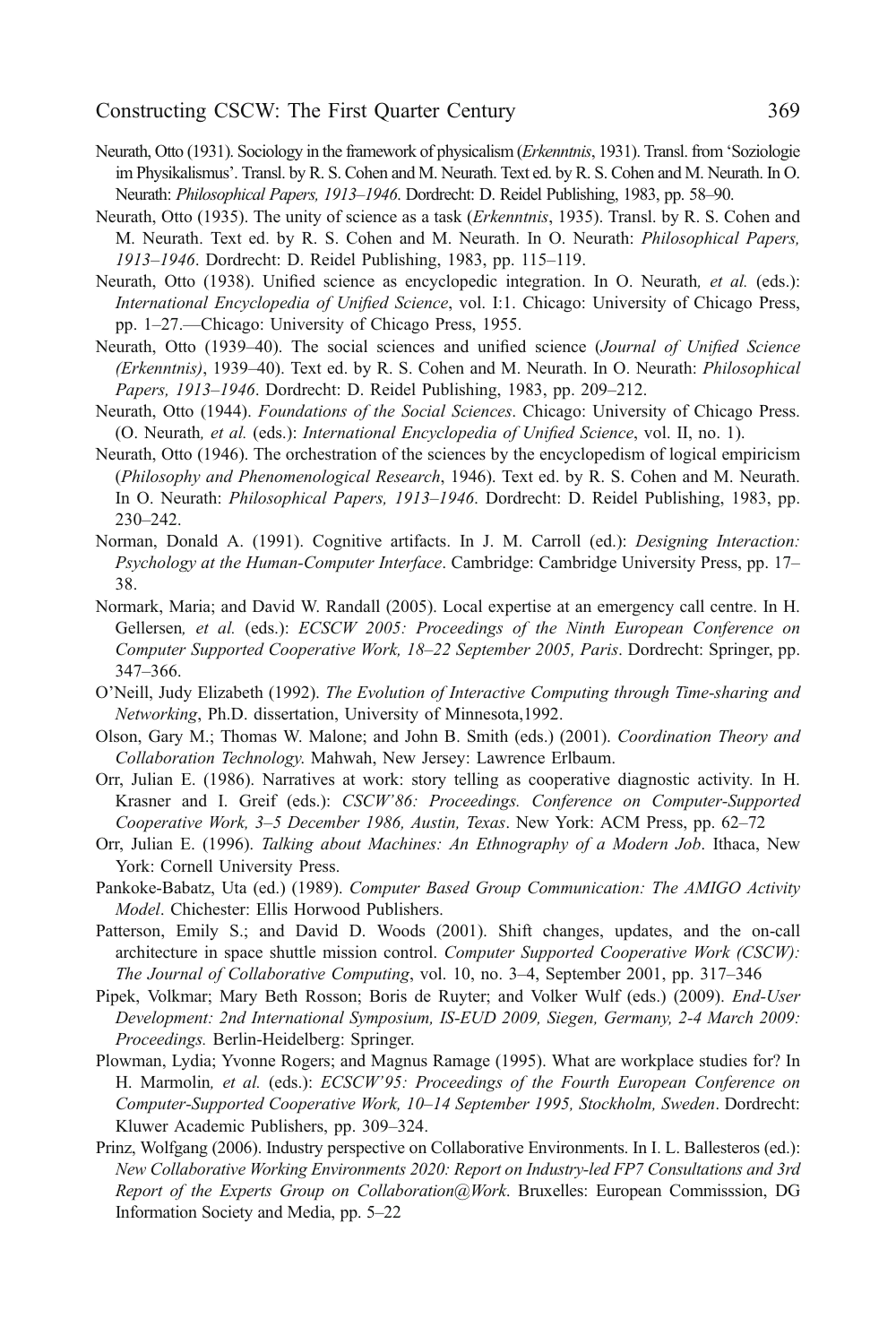- <span id="page-25-0"></span>Procter, Rob; Mark Rouncefield; Ellen Balka; and Marc Berg (eds.) (2006). Computer Supported Cooperative Work and Dependable Healthcare Systems. [Special theme of] Computer Supported Cooperative Work (CSCW): The Journal of Collaborative Computing, vol. 15, no. 5–6. December 2006.
- Randall, David W.; Richard H. R. Harper; and Mark Rouncefield (2007). Fieldwork for Design: Theory and Practice. London: Springer.
- Reddy, Madhu C.; Paul Dourish; and Wanda Pratt (2001). Coordinating heterogeneous work: Information and representation in medical care. In W. Prinz, et al. (eds.): ECSCW 2001: Proceedings of the Seventh European Conference on Computer Supported Cooperative Work, 16–20 September 2001, Bonn, Germany. Dordrecht: Kluwer Academic Publishers, pp. 239–258.
- Rodden, Tom A.; and Gordon Blair (1991). CSCW and distributed systems: The problem of control. In L. J. Bannon, et al. (eds.): ECSCW'91: Proceedings of the Second European Conference on Computer-Supported Cooperative Work, 24–27 September 1991, Amsterdam. Dordrecht: Kluwer Academic Publishers, pp. 49–64.
- Rodden, Tom A.; John A. Mariani; and Gordon Blair (1992). Supporting cooperative applications. Computer Supported Cooperative Work (CSCW): An International Journal, vol. 1, no. 1–2, 1992, pp. 41–68
- Rognin, Laurence (1996). Coopération humaine et sûreté de fonctionnement des systèmes complexes: Difussion d'informations, reconnaissance d'intentions et régulation des activités collectives, PhD diss. Toulouse: LAAS-CNRS, Université Paul Sabatier de Toulouse, 1996.—LAAS # 96420.
- Schmidt, Kjeld (ed.) (1994). Social Mechanisms of Interaction. Lancaster, UK: Computing Department, Lancaster University. COMIC Deliverable D3.2
- Schmidt, Kjeld (2000). The critical role of workplace studies in CSCW. In P. Luff, et al. (eds.): Workplace Studies: Recovering Work Practice and Informing System Design. Cambridge: Cambridge University Press, pp. 141–149.
- Schmidt, Kjeld (2011). Cooperative Work and Coordinative Practices: Contributions to the Conceptual Foundations of Computer-Supported Cooperative Work (CSCW). London: Springer.
- Schmidt, Kjeld (2012). Editorial: The CSCW Journal turns 20. Computer Supported Cooperative Work (CSCW): The Journal of Collaborative Computing and Work Practices, vol. 21, no. 6, December 2012, pp. 475–484
- Schmidt, Kjeld; and Liam J. Bannon (1992). Taking CSCW seriously: Supporting articulation work. Computer Supported Cooperative Work (CSCW): An International Journal, vol. 1, no. 1– 2, March 1992, pp. 7–40
- Schmidt, Kjeld; Christian C. Heath; and Tom A. Rodden (eds.) (2002). Awareness in CSCW. [Special theme of] Computer Supported Cooperative Work (CSCW): The Journal of Collaborative Computing, vol. 11, no. 3–4. September 2002.
- Schmidt, Kjeld; and Carla Simone (1996). Coordination mechanisms: Towards a conceptual foundation of CSCW systems design. Computer Supported Cooperative Work (CSCW): The Journal of Collaborative Computing, vol. 5, no. 2–3, June 1996, pp. 155–200
- Schmidt, Kjeld; and Ina Wagner (2004). Ordering systems: Coordinative practices and artifacts in architectural design and planning. Computer Supported Cooperative Work (CSCW): The Journal of Collaborative Computing, vol. 13, no. 5–6, December 2004, pp. 349–408
- Schmidt, Kjeld; and Wes W. Sharrock (eds.) (1996). Studies of Cooperative Design. [Special theme of] Computer Supported Cooperative Work (CSCW): The Journal of Collaborative Computing, vol. 5, no. 4. December 1996.
- Schmidt, Albrecht; Tom Gross; and Mark Billinghurst (eds.) (2004). Context-Aware Computing in CSCW. [Special theme of] Computer Supported Cooperative Work (CSCW): The Journal of Collaborative Computing, vol. 13, no. 3–4. August 2004.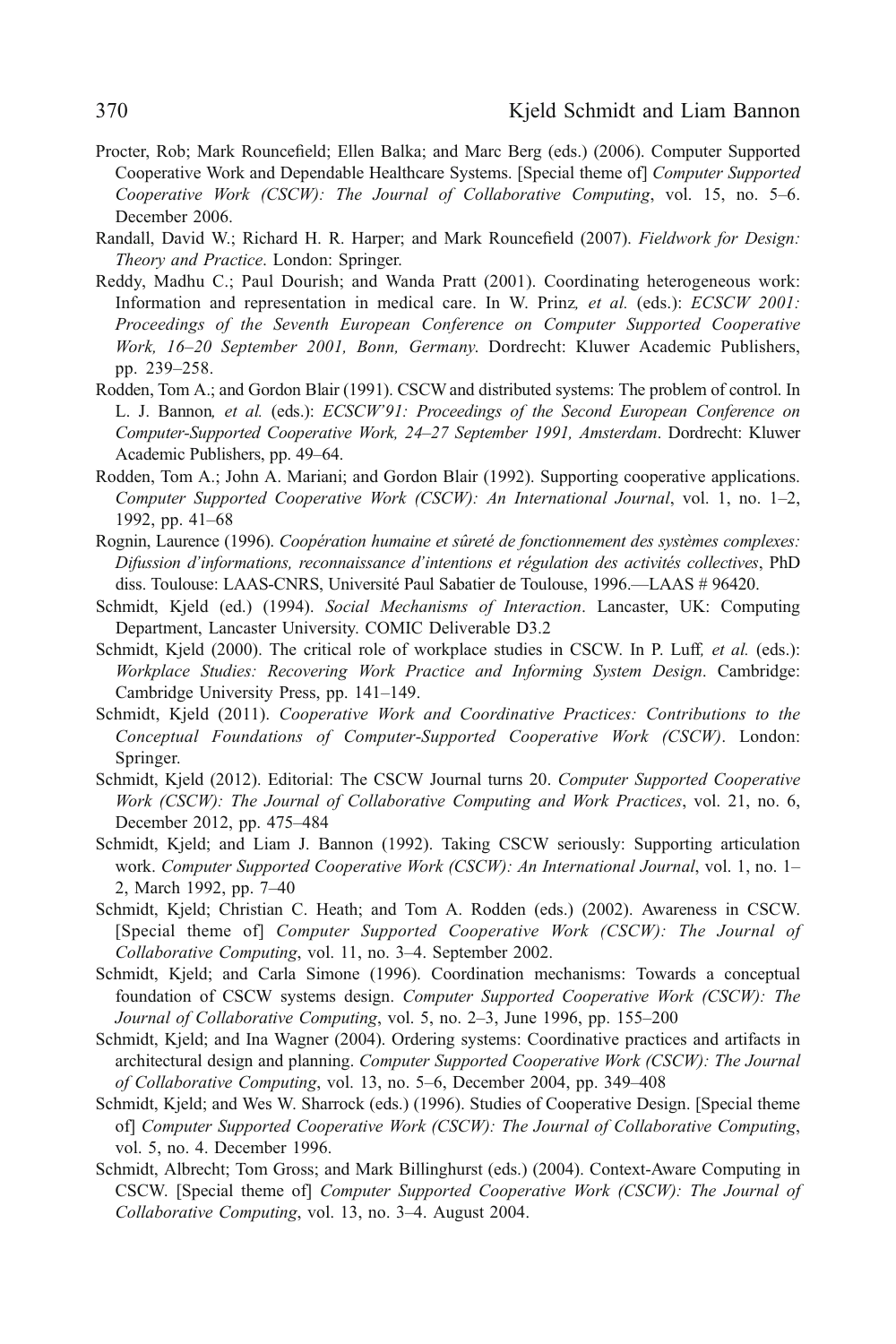- <span id="page-26-0"></span>Seebeck, Lesley Margaret; Richard M. Kim; and Simon M. Kaplan (2005). Emergent temporal behaviour and collaborative work. In H.-W. Gellersen, et al. (eds.): ECSCW 2005: Proceedings of the Ninth European Conference on Computer Supported Cooperative Work, 18–22 September 2005, Paris, France. Dordrecht: Springer, pp. 123–142.
- Sellen, Abigail; and Richard H. R. Harper (2001). The Myth of the Paperless Office. Cambridge, Mass.: MIT Press.
- Sharrock, Wes W.; and David W. Randall (2004). Ethnography, ethnomethodology and the problem of generalisation in design. European Journal of Information Systems, vol. 13, 2004, pp. 186– 194.
- Shipman, Frank M.; Jennifer Watts-Perotti; and David D. Woods (1999). Voice loops as coordination aids in space shuttle mission control. Computer Supported Cooperative Work (CSCW): The Journal of Collaborative Computing, vol. 8, no. 4, December 1999, pp. 333–352
- Simone, Carla; and Marilyn Tremaine (eds.) (2004). Heterogeneous Facets of CSCW. [Special theme of] Computer Supported Cooperative Work (CSCW): The Journal of Collaborative Computing, vol. 13, no. 5–6. December 2004.
- Simone, Carla; Mark S. Ackerman; and Volker Wulf (eds.) (2012). Knowledge Management in Action. [Special theme of] Computer Supported Cooperative Work (CSCW): The Journal of Collaborative Computing and Work Practices, vol. 21, no. 2–3. June 2012.
- Sluizer, Suzanne; and Paul M. Cashman (1984) XCP: An experimental tool for supporting office procedures, in: Proceedings of the First International Conference on Office Automation, 17–19 December 1984, New Orleans, Louisiana. Silver Spring, Maryland: IEEE Computer Society Press, pp. 73–80
- Smith, HT. (1988). The requirements for group communication services. In R. Speth (ed.): EUTECO'88: European Teleinformatics Conference on Research into Networks and Distributed Applications, 20–22 April 1988, Vienna, Austria. Organized by the European Action in Teleinformatics COST 11ter. Brussels and Luxemburg: North-Holland, pp. 89–95
- Spencer, Dimitrina; Ann Zimmerman; and David Abramson (eds.) (2011). Project Management in E-Science: Challenges and Opportunities. [Special theme of] Computer Supported Cooperative Work (CSCW): The Journal of Collaborative Computing, vol. 20, no. 3. June 2011.
- Speth, Rolf (ed.) (1988). *EUTECO'88: European Teleinformatics Conference on Research into* Networks and Distributed Applications, 20–22 April 1988, Vienna, Austria. Organized by the European Action in Teleinformatics COST 11ter. Amsterdam etc.: North-Holland
- Stefik, M., et al. (1987). WYSIWIS revised: Early experiences with multiuser interfaces. ACM Transactions on Office Information Systems, vol. 5, no. 2, April 1987, pp. 147–167
- Strauss, AL. (1985). Work and the division of labor. The Sociological Quarterly, vol. 26, no. 1, pp. 1–19 Suchman, Lucy A. (1983). Office procedure as practical action: Models of work and system design.
- ACM Transactions on Office Information Systems, vol. 1, no. 4, October 1983, pp. 320–328
- Suchman, Lucy A. (1987). Plans and Situated Actions: The Problem of Human-Machine Communication. Cambridge: Cambridge University Press.
- Suchman, Lucy A. (1993). Technologies of accountability: On lizards and airplanes. In G. Button (ed.): Technology in Working Order: Studies of Work, Interaction, and Technology. London and New York: Routledge, pp. 113–126.
- Suchman, Lucy A. (1997). Centers of coordination: A case and some themes. In L. B. Resnick, et al. (eds.): Discourse, Tools, and Reasoning: Essays on Situated Cognition. Berlín-Heidelberg: Springer, pp. 41–62.
- Suchman, Lucy A.; and Eleanor Wynn (1984). Procedures and problems in the office. Office: Technology and People, vol. 2, 1984, pp. 133-154.
- Turner, William; Geoffrey Bowker; Les Gasser; and Manuel Zacklad (eds.) (2004). Information Infrastructures for Distributed Collective Practices. [Special theme of] Computer Supported Cooperative Work (CSCW): The Journal of Collaborative Computing, vol. 15, no. 2–3. June 2004.